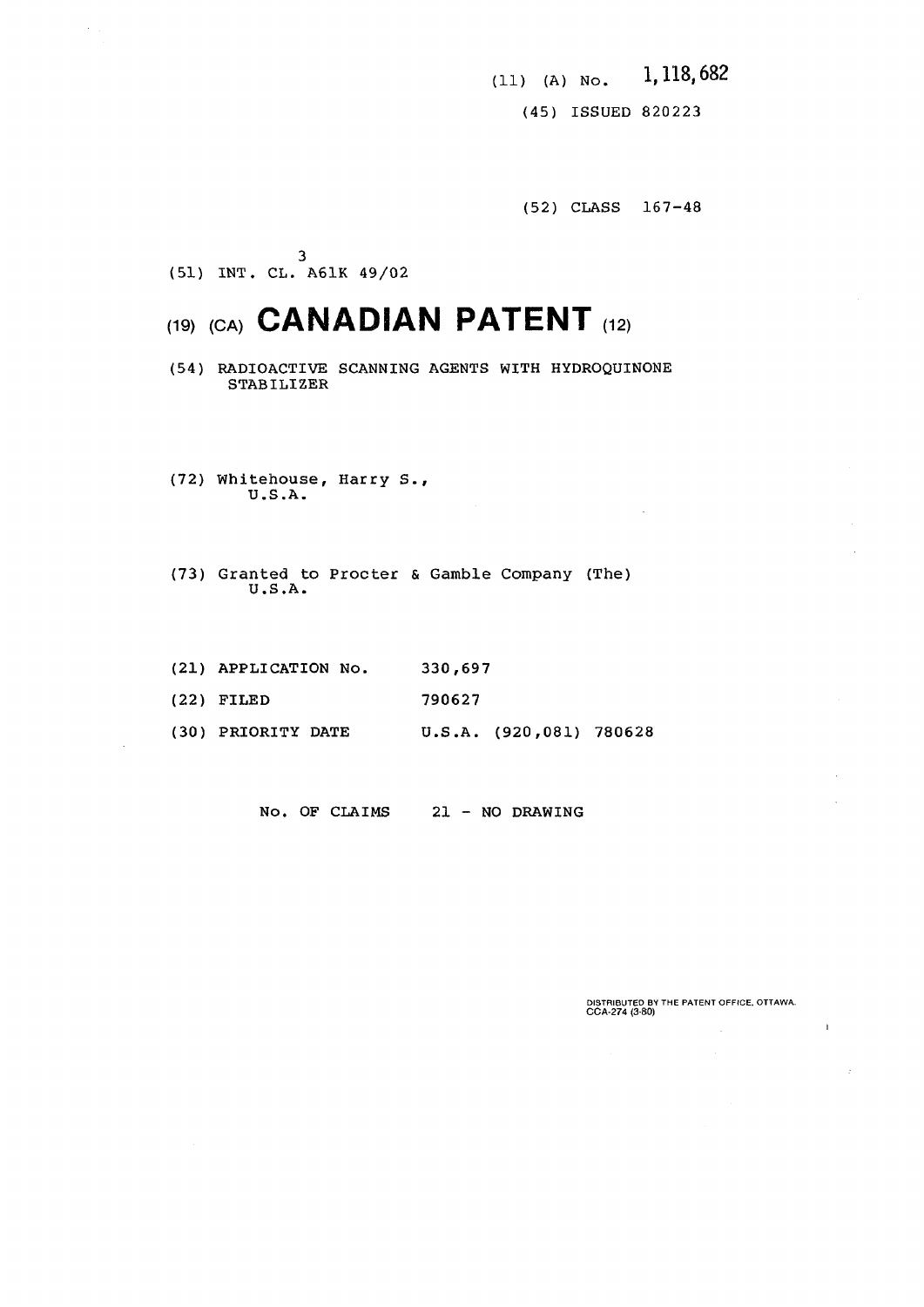P&G Case 2582

## RADIOACTIVE SCANNING AGENTS WITH HYDROQUINONE STABILIZER

Harry S. Whitehouse

#### ABSTRACT OF THE DISCLOSURE

Stable compositions, useful as technetium-99m-based scintigraphic agents, comprise hydroguinone in combination with a pertechnetate reducing agent or dissolved in per technetate-99m  $($ <sup>99m</sup>TcO<sub>4</sub><sup>-</sup> $)$  solution. The compositions are especially useful in combination with a phosphate or phosphonate material which carries the radionuclide to bone, thus providing a skeletal imaging agent. thus providing a skeletal imaging agent.

5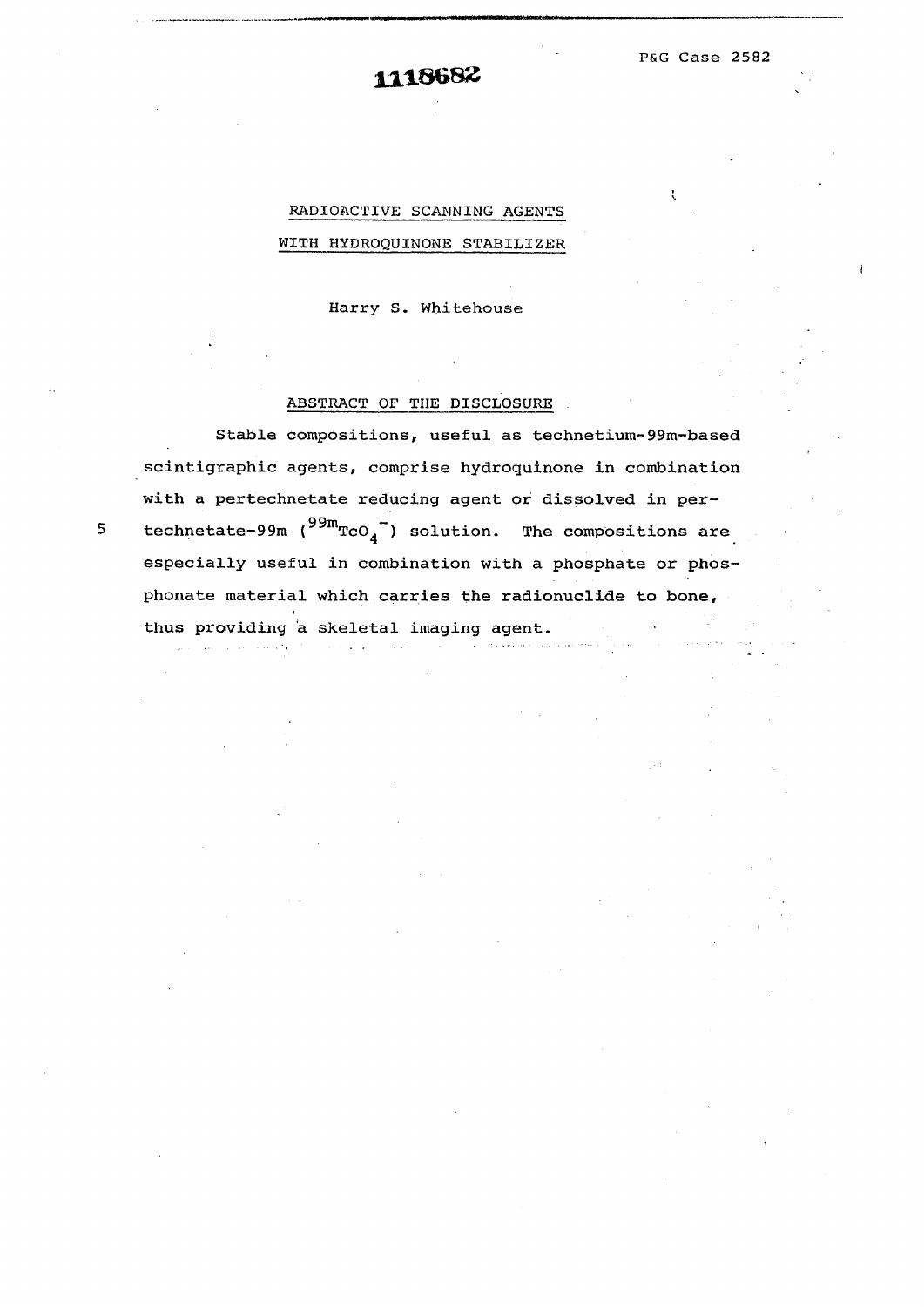#### BACKGROUND OF THE INVENTION

 $10$ 

This invention relates to compositions useful in the preparation of stable scintigraphic scanning (or, "radiodiagnostic") agents employing technetium-99m. More particularly, hydroquinone is used as a non-interfering stabilizer for such compositions.

 $15$ 

Scintigraphy and similar radiographic techniques are finding ever increasing application in biological and medical research and diagnostic procedures. In general, scintigraphy procedures involve the preparation of radioactive scanning agents which, upon introduction into a biological subject, become localized in specific organs,

 $20$ 

⋇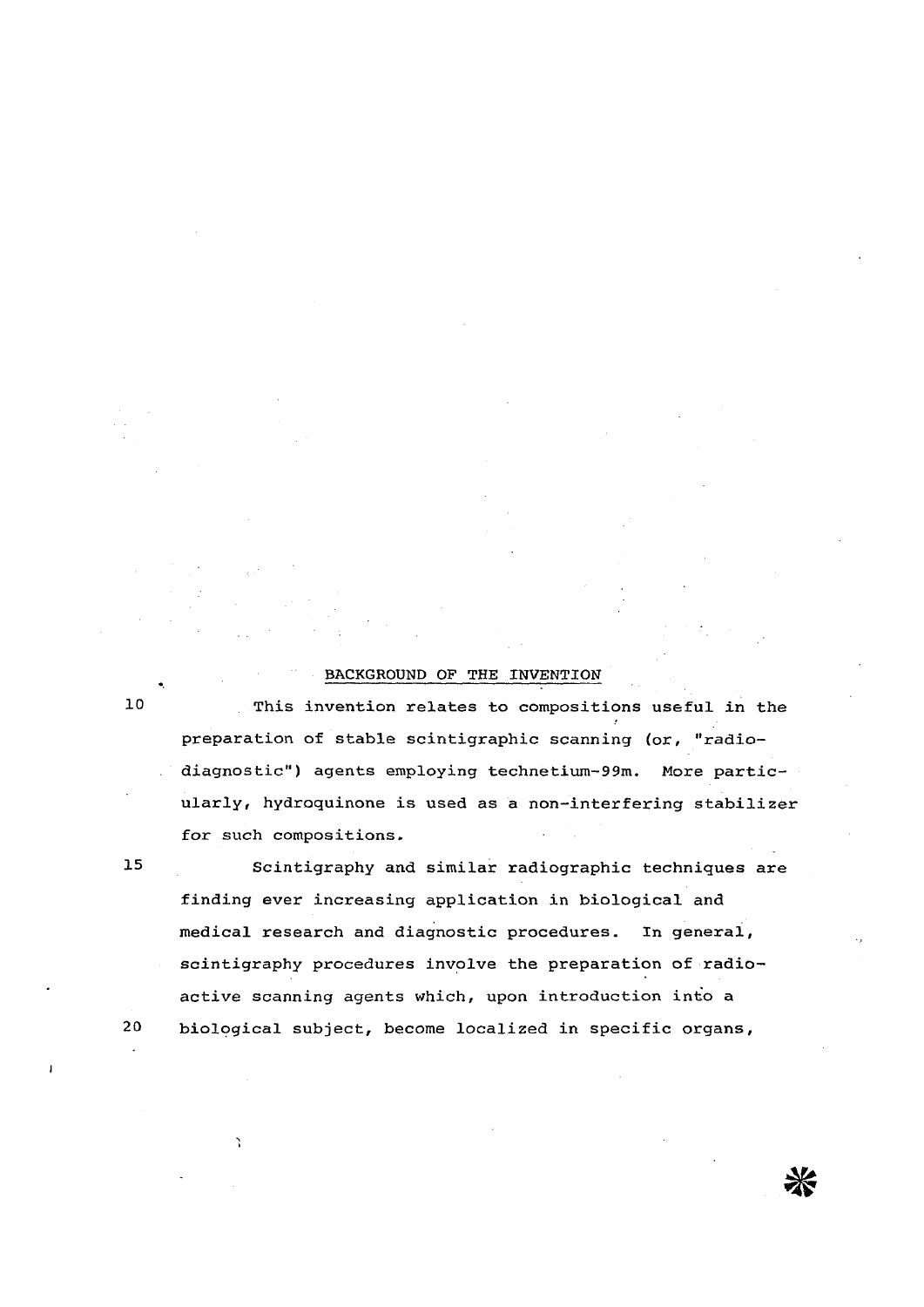tissue or skeletal material which are under study. When so localized, traces, plots or scintiphotos of the distribution of the radioactive material can be made by various radiation detectors, i.e., such as traversing scanners, scintillation 5 cameras and the like. The resultant distribution and corresponding relative intensities can then be used to indicate the position occupied by the tissue in which the radionuclide is localized as well as indicate the presence of aberrations, pathological conditions, and the like.

10 In general, and depending on the type of radionuclide used and the organ of interest, a scintigraphic scanning agent as used in the hospital comprises a radionuclide, a carrier agent designed to target the specific organ, various auxiliary agents which affix the radionuclide to the carrier, 15 water or other delivery vehicle suitable for injection into, or aspiration by, the patient, physiologic buffers and salts, and the like.

Technetium-99m is a radionuclide which is widely known for use in tissue scanning agents. This radionuclide 20 is conveniently available from commercial pertechnetate sources.

Pertechnetate is in the +7 oxidation state, which is too high to be used in the preparation of scanning agents such as those used for bone mineral and lung. This problem 25 is easily overcome by reducing the pertechnetate to what is believed to be the +3, +4 and/or +5 oxidation state.

In general,  $^{99m}$ Tc-labeled scanning agents are prepared by admixing a pertechnetate-99m isotonic saline solution with a pertechnetate reducing agent such as the stannous, ferrous or chromous salt of sulfuric or hydrochloric acid, and the desired carrier agent for targeting



30

 $- 2 -$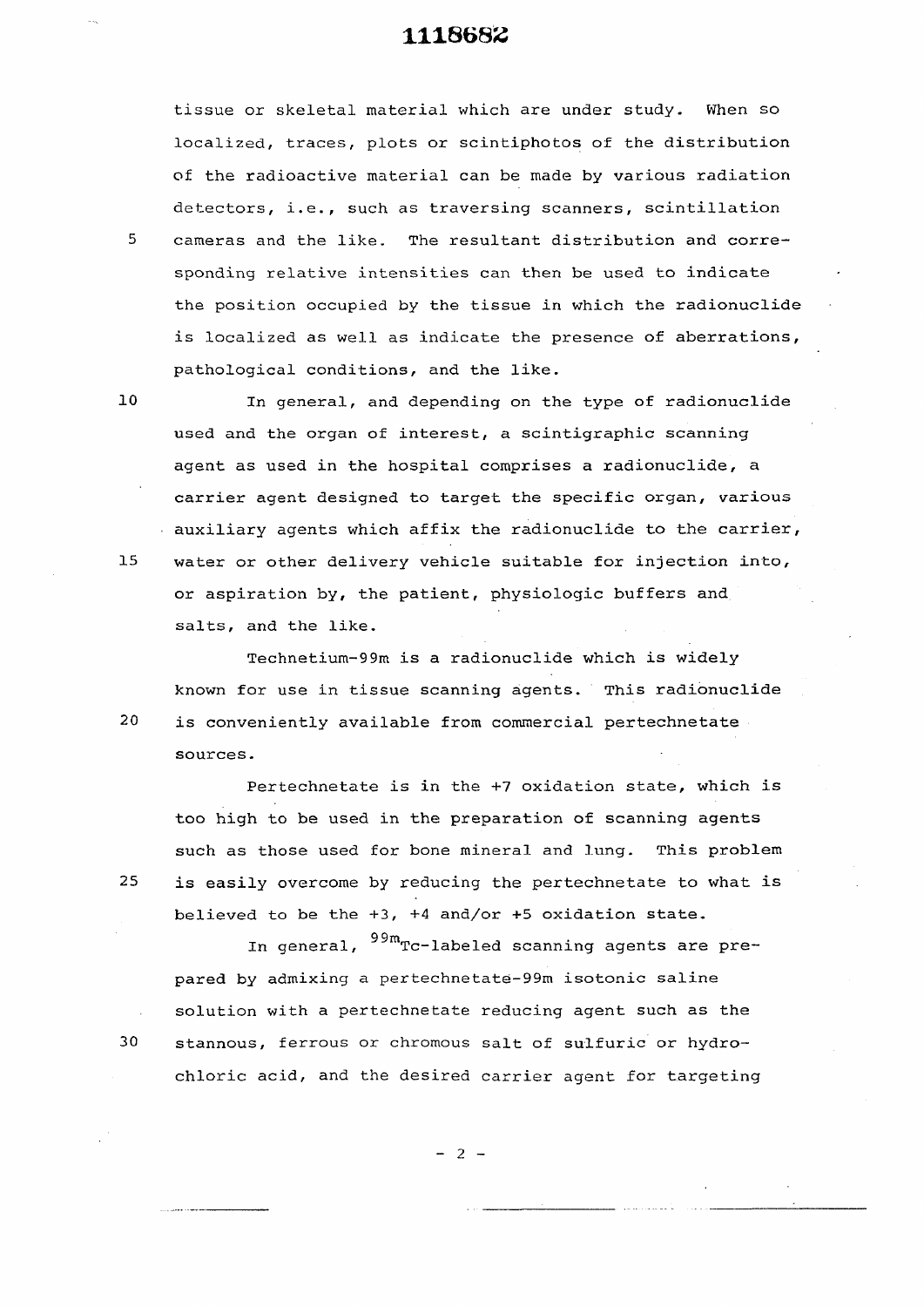the organ of interest. For example, U.S. Patent 3,983,227, Tofe and Francis, discloses the use of reducing salts with radioactive pertechnetste solutions and organophosphonate bone-seeking carriers to prepare bone scanning agents.

5 U.S. Patent 4,002,730, Tofe, Hartman and Kretschmar, describes  $99m$ Tc lung scanning agents prepared by mixing a pertechnetate solution from commercial generators with stannous/starch particles which provide a combined reducing agent/carrier.

While such procedures provide scanning agents which  $10$ are superior to those previously available, they have shortcomings. Most notably, it has been found that conventional technetium-containing scintigraphic scanning agents are unstable in the presence of oxygen and radiolysis products. Accordingly, previously-described technetium- $15$ based scanning agents have been made oxygen-free by saturating the composition with oxygen-free nitrogen gas or by preparing the agent in an oxygen-free atmosphere or in a vacuum.

However, even such painstaking precautionary procedures are not entirely satisfactory, since it is extremely difficult  $20$ to maintain oxygen-free conditions. For instance, pertechnetate solutions may contain dissolved oxygen which, if not detected prior to combination with the pertechnetate reducing agent, forms a product which is unstable and results in the undesirable formation of free pertechnetate-99m.

Others have disclosed means for overcoming the aforesaid instability problem using chemical stabilizers. German Offenlegungsschrift  $2,618,337$ , Tofe, published November 11, 1976, discloses the use of ascorbate stabilizers with technetium scanning agents. U.S. Patent 4,075,314, issued February 21, 1978, discloses the use of ascorbate to inhibit

25

30

 $- 3 -$ 

 $30\pm 197$  February 21, 1978, discloses the use of ascorbate to infinite to infinite to infinite to inhibitate to inhibitate to infinite to infinite to infinite to infinite to infinite to infinite the use of ascorbate to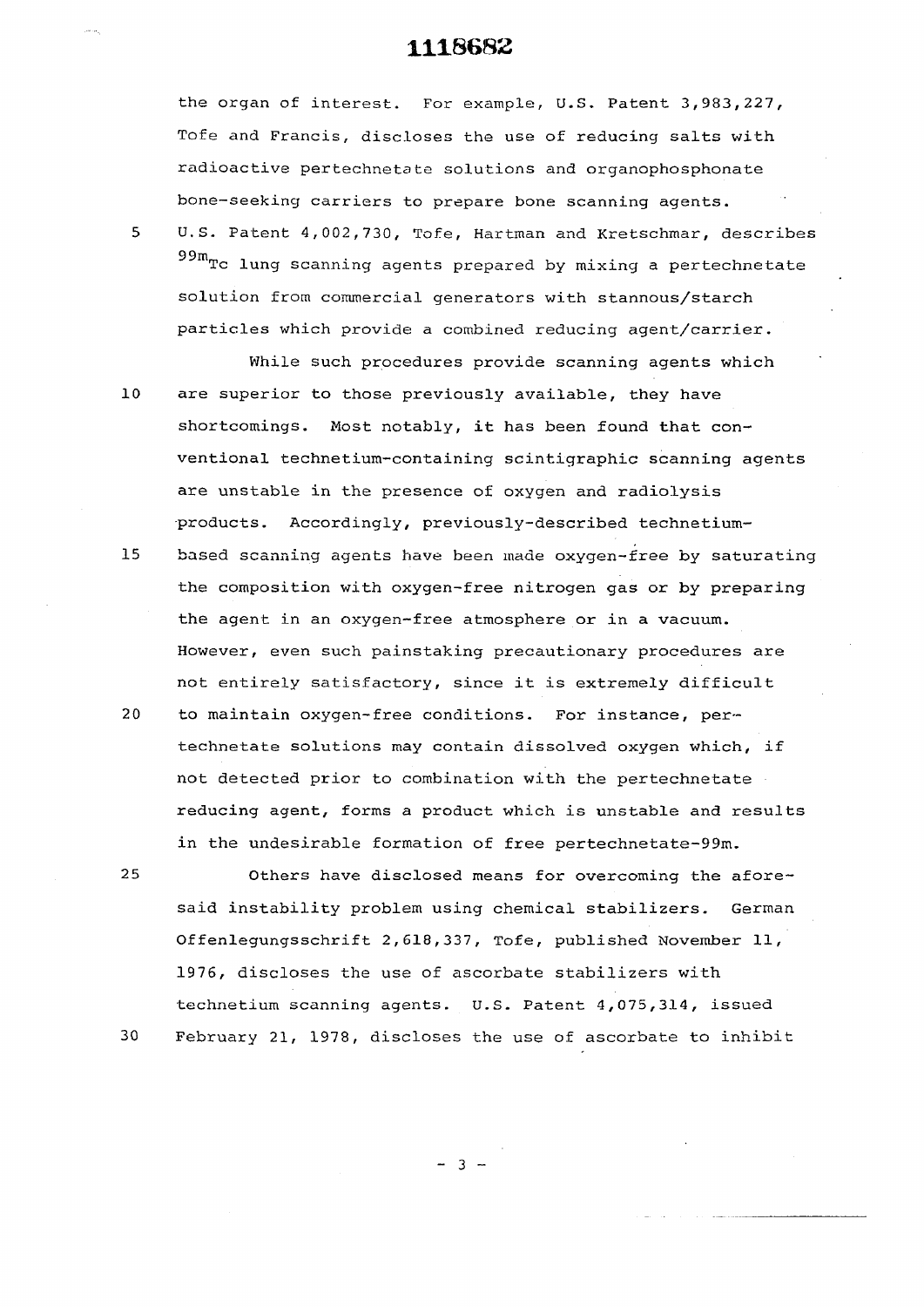the oxidation of  $sn^{-2}$  and to inhibit the reoxidation of reduced technetium in a pyrophosphate-based bone scanning agent.

U.S. Patent 4,233,284 of M. Pawzi, issued 5 November 11, 19 80, said patent being entitled STABILIZED RADIOGRAPHIC SCANNING AGENTS , discloses the use of gentisic acid to stabilize radiodiagnostic compositions.

U.S. Patent No. 4,232,000 of M. Fawzi, granted November 4, 1980, discloses the use of gentisyl alcohol to stabilize radiodiagnostic compositions.

- 4 -

It has now been discovered that hydroquinone compounds are safe, effective, and non-interfering stabilizers 15 for scanning agents used in the radiographic diagnosis of tissues (including bone mineral) of humans and lower animals.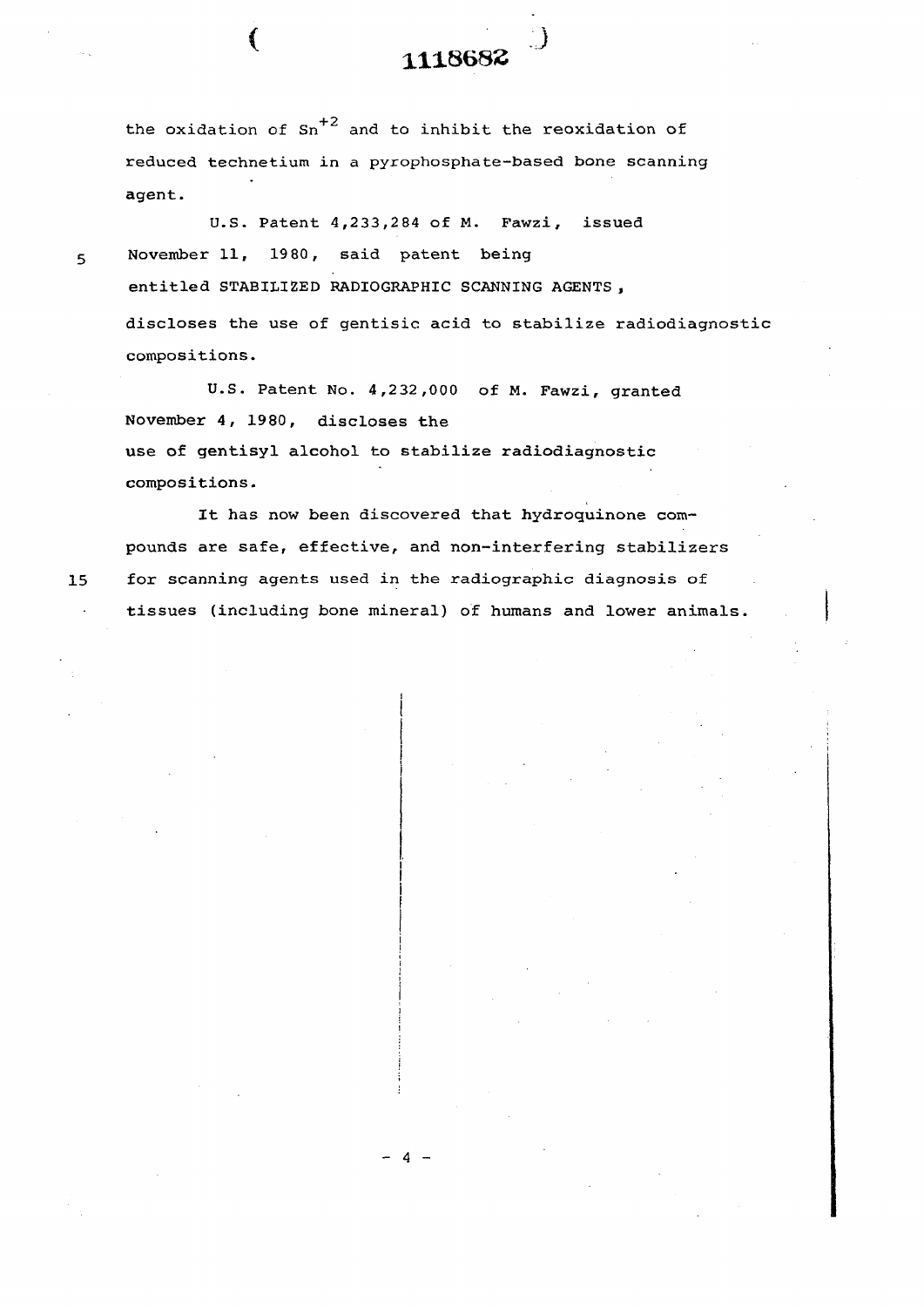#### SUMMARY OF THE INVENTION

Materials which are useful stabilizers for radiodiagnostic agents must exhibit the following properties:

- 1) Toxicological acceptability under the condi— 5 tions of use;
	- 2) The ability to stabilize the product for a reasonable period of storage and/or under use conditions; and
	- 3) No substantial interference with the delivery

The present invention is based on the discovery that hydroquinone stabilizes radiodiagnostic agents without interfering with the ability of such agents to target specific organs. When used in the manner disclosed herein, hydroquinone 15 meets all of the above three criteria for a stabilizer.

The present invention provides highly stable compositions useful in the preparation of technetium-99m-based scintigraphic scanning agents. The compositions of the present invention comprise a pertechnetate reducing agent or 20 oxidized pertechnetate solution and an effective amount, sufficient to stabilize said compositions in the presence of oxygen and radiolysis products, of hydroquinone.

In a preferred method aspect, the present invention encompasses an improved method of preparing a technetium-25 based scanning agent comprising codissolving hydroquinone and a pertechnetate reducing agent in an oxidized pertechnetate solution.

10 of the radionuclide to the intended organ.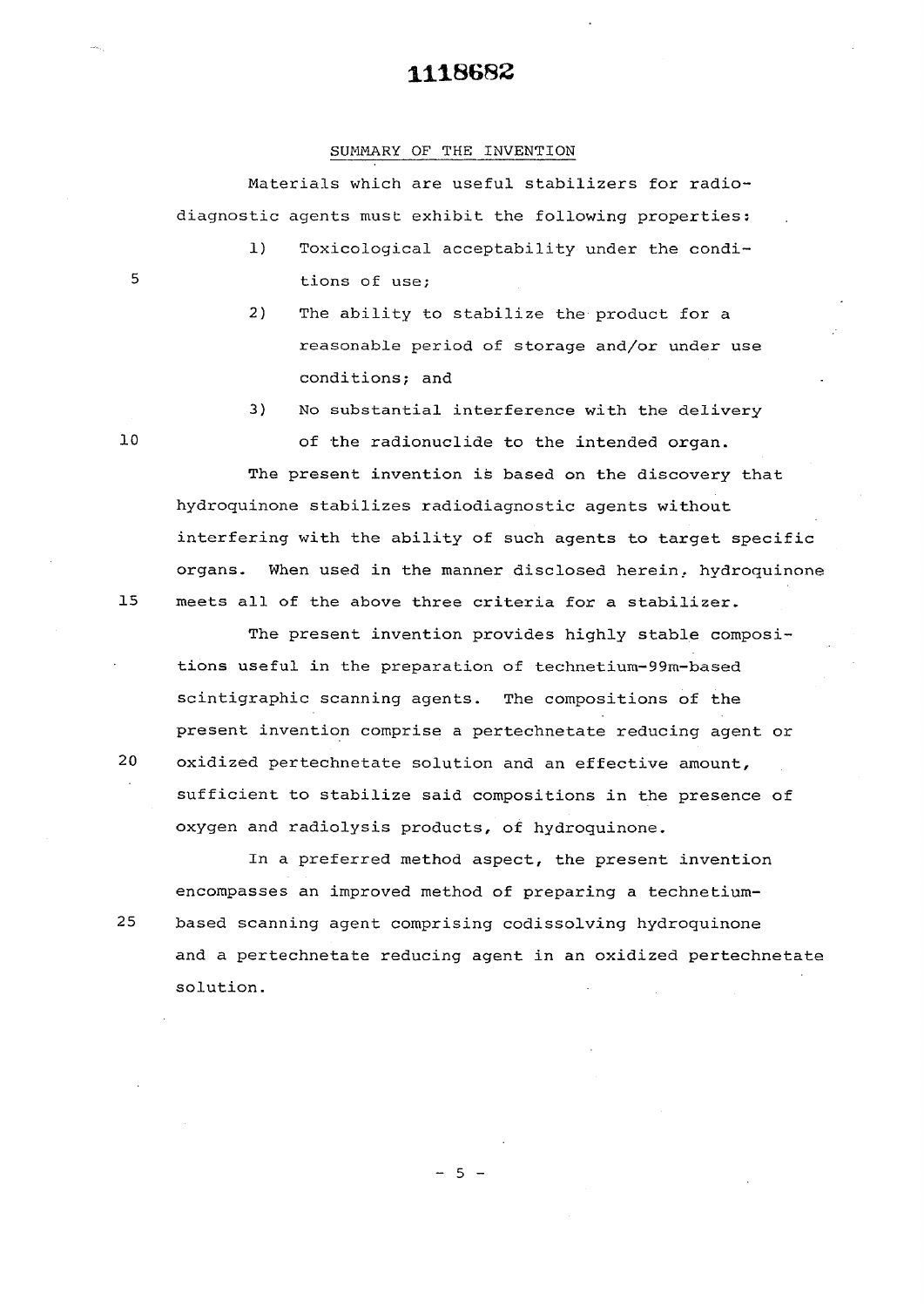The stabilizing amount of hydroquinone stabilizer used in the practice of this invention is an amount which inhibits or reduces the oxidation of the pertechnetate reducing agent (e.g., oxidation of  $Sn^{+2}$  to  $Sn^{+4}$ ) during storage and/or inhibits or reduces the reoxidation of reduced technetium and/or formation of technetium-labeled impurities during use.

All percentages and ratios herein are by weight, unless otherwise specified.

 $5<sup>1</sup>$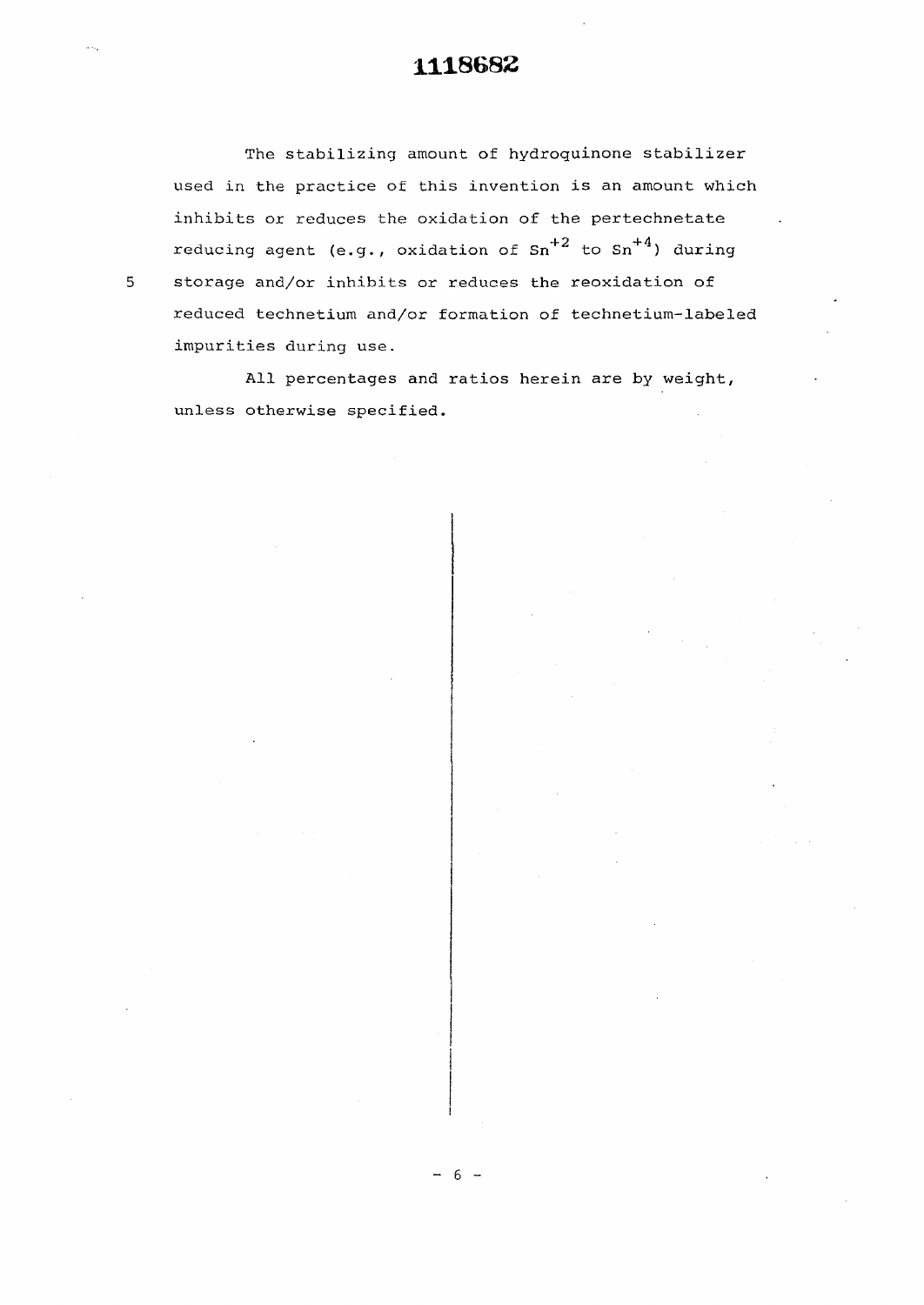#### DETAILED DESCRIPTION OF THE INVENTION

**This invention is based on the discovery that hydro**quinone can be utilized to prepare highly stable technetium-99m-based scintigraphic scanning agents. While not intending 5 to be limited by theory, in aqueous solution hydroquinone can assume the structure of various quinonoid species which may contribute to the stabilizing activity. Hydroquinone and the quinonoids are referred to collectively hereinafter as the "quinone stabilizer". As known in the art,  $^{99m}$ Tclabeled scanning agents are prepared by mixing a pertechnetate solution with a pertechnetate reducing agent. It has been found that small amounts of hydroquinone can be combined with either the pertechnetate solution or the pertechnetate reducing agent, thereby providing compositions pertechnetate reducing agent, thereby providing compositions  $\frac{1}{2}$  uniquely suited for the preparation of superior, stable superior, stable superior, stable superior, stable superior, stable superior, stable superior, stable superior, stable superior, stable superior, stable su 99mTc scanning agents.

There are several compositional aspects to the present invention. In one aspect, compositions of the present invention comprise a pertechnetate reducing agent which provides a pertechnetate reducing metal or cation, and the quinone stabilizer. Such compositions comprise a stabilizing amount of the quinone stabilizer. In a second aspect, the compositions of the present invention comprise a pertechnetate solution having dissolved therein a stabilizing amount of the quinone stabilizer.

When practicing the present invention, it is not critical which compositional form is used to prepare the final technetium-based scanning agent. Commercial producers of pertechnetate generators may find it desirable to dissolve low levels of the quinone stabilizer directly into the

 $10$ 

15

 $20\,$ 

25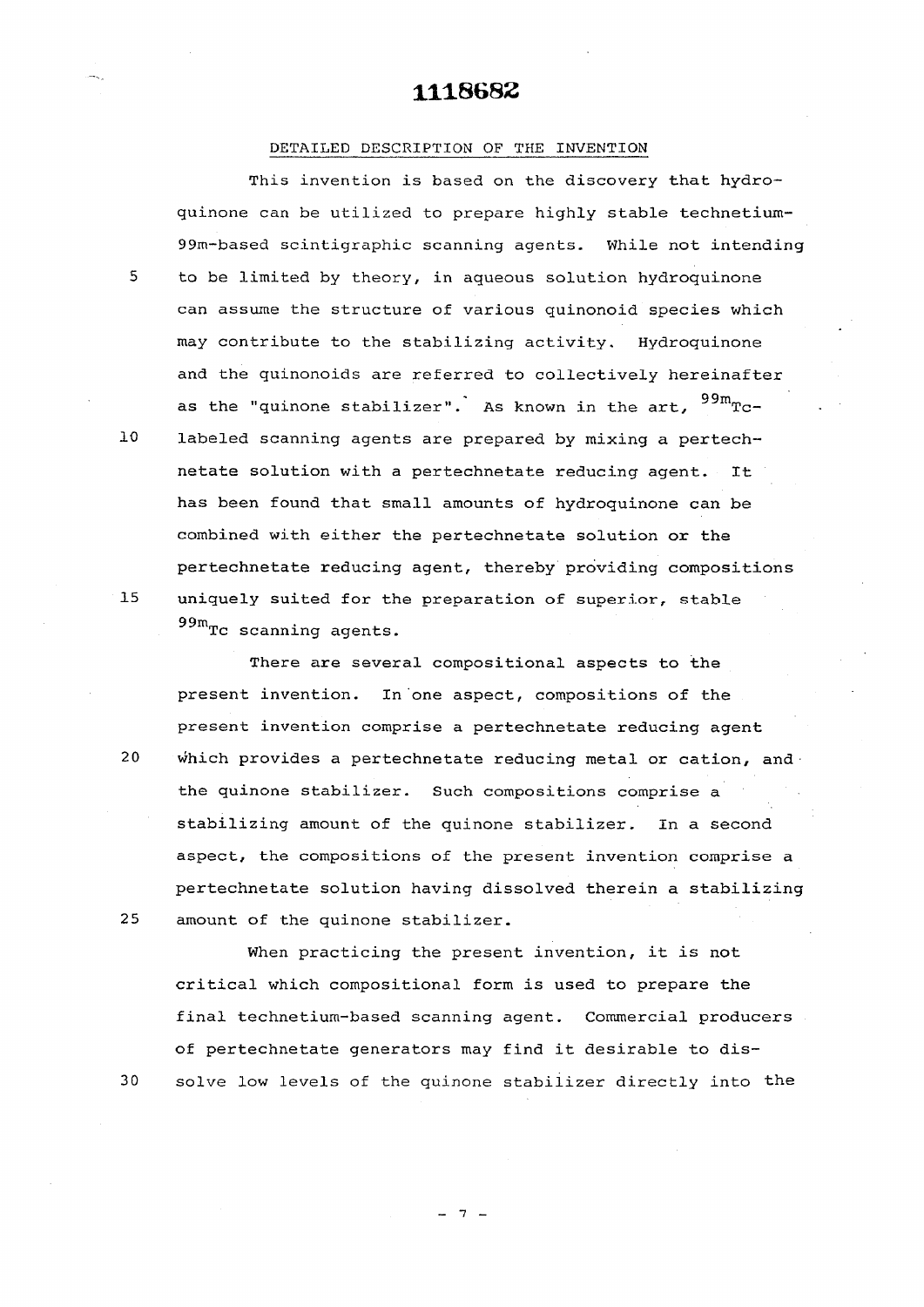pertechnetate solution as it is eluted from the generator, or to incorporate a quinone stabilizer directly on the generator column. Alternatively, it may be more convenient to combine the quinone with the pertechnetate reducing 5 agent. In either case, upon combining the pertechnetate solution with the reducing agent and quinone stabilizer, an improved, highly stable scanning agent is provided.

#### Hydroquinone Stabilizer

The hydroquinone (p-dihydroxybenzene) stabilizer 10 used herein is commercially available, or can be obtained by the oxidation of aniline with sodium dichromate and sulfuric acid, with subsequent treatment with bisulfite. Low concentrations of hydroquinoné have been proposed as a food antioxidant: Carlson, BREWER, Proc. Soc. Exptl. Biol. 15 Med. 84, 684 (1953).

When used as a stabilizer material, it is generally assumed that hydroquinone forms benzoquinone by the dismutation of two semiquinone radicals. This necessarily implies that semiquinone radicals are formed in the oxida-20 tion inhibition reaction. On the other hand, some authors feel that various peroxidic species may exist in solution. Lundberg, AUTOOXIDATION and ANTIOXIDANTS, Vol. 1, 147, Interscience (1961). Whatever the quininoid stabilizer species formed in solution, the stabilizing effect is 25 achieved by using hydroquinone in the manner disclosed herein.

 $- 8 -$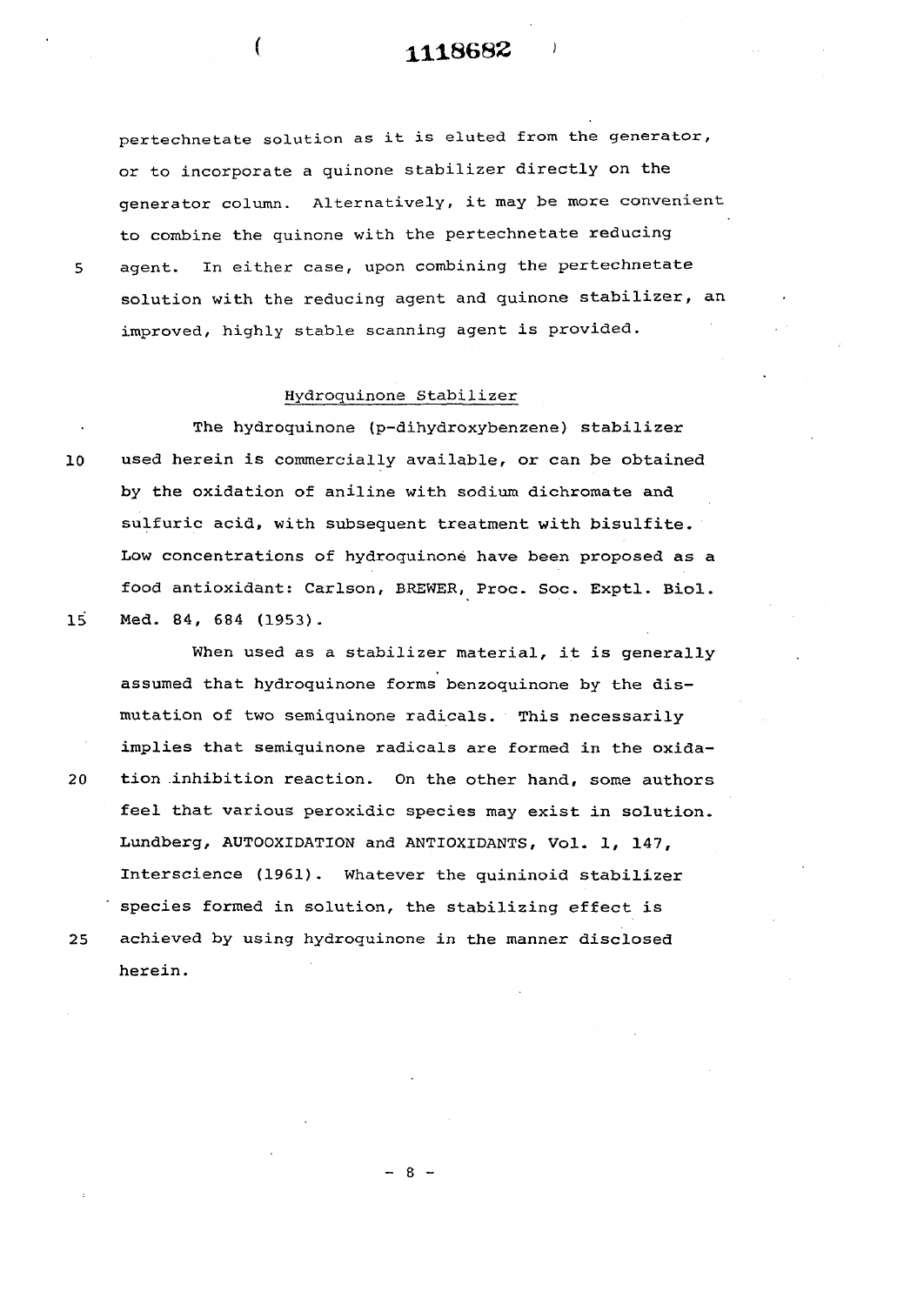#### Reducing Agent

In embodiments of this invention in which the quinone stabilizer is combined with the pertechnetate reducing agent, the choice of reducing agent is not critical. 5 As used herein the term "pertechnetate reducing agent" is intended to include compounds, complexes, or the like, comprising a reducing ion capable of reducing heptavalent technetium (TcO $_{4}$ ) to trivalent, tetravalent and/or pentavalent technetium. Free metals such as tin are also known 10 for use as pertechnetate reducing agents, although undissolved metal must be removed from the scanning solution prior to injection into the patient. Thus, it is more convenient to use metal compounds which provide the reducing metal cation in soluble form.

15 Suitable pertechnetate reducing agents can be combined with numerous adjuvants such as fillers and skeletalor other organ-specific carriers. As disclosed by Tofe and Francis, and Tofe, et al., above, skeletal scanning agents have been prepared utilizing metallic salts of sulfuric and

- 20 hydrochloric acid such as stannous chloride, chromous chloride and ferrous sulfate as the pertechnetate reducing agent in combination with various organic phosphonates and/or phosphates as the bone seeking carrier. Other systems capable of reducing pertechnetate-99m include, for example,
- 25 acid-thiosulfates, acid-hydrogen-sulfates, iron colloids, and acid-borohydrides. U.S. Patents 3,735,001 granted May 22, 1973; 3,863,004 granted January 28, 1975; 3,466,361 granted September 9, 1969; 3,720,761 granted March 13, 1973; 3,723,612 granted March 27, 1973; 3,725,295 granted April 3,

 $-9 -$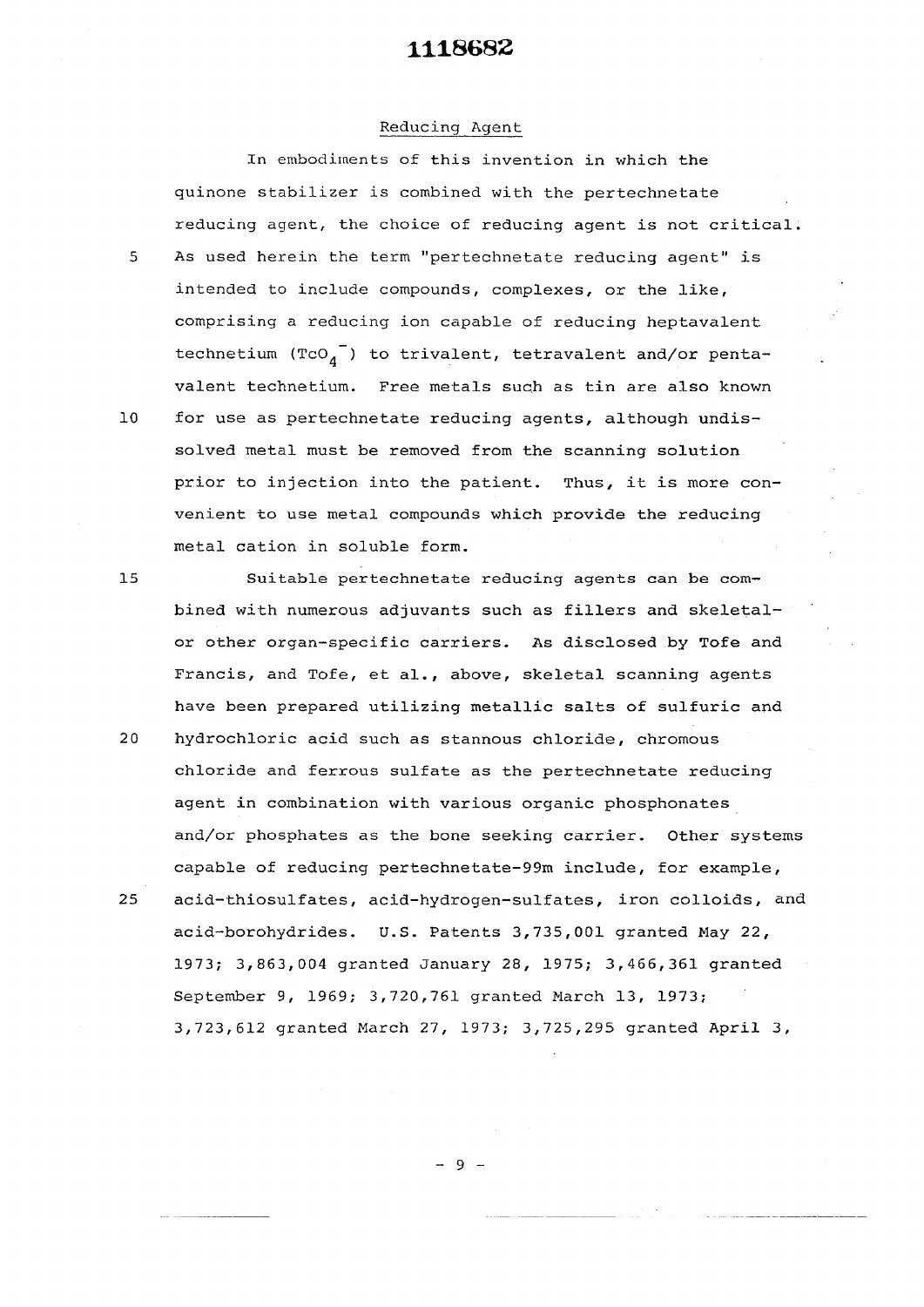1973; 3,803,299 granted April 9, 1974; and 3,749,556 granted July 31, 1973 j dis-

**1118683 i** 

**(** 

 $20<sub>2</sub>$ 

close various pertechnetate reducing agents comprising reducing ions capable of reducing heptavalent pertechnetate 5 to appropriate lower valence states.

The amount of the quinone stabilizer utilized in embodiments of this invention in which the quinone is combined with a reducing agent will vary depending on the ultimate use of the composition and the amount of inert or filler 10 materials utilized. Too much quinone stabilizer can cause excess soft tissue uptake and can interfere with organ (especially bone) imaging. In general, the weight ratio of (especially bone) imaging. In general, the weight ratio of quinone stabilizer : reducing agent in a quinone-plus-reducing

agent composition is in the range of about 30:1 to about  $15$ 15 1:30, preferably about 10:1 to about 1:1, more preferably about 5:1 to 1:1, most preferably about 3:1.

Where it is desirable to incorporate the quinone Where it is desirable to incorporate the quinon  $\mathcal{F}_{\mathcal{A}}$ soluble quinone compound can be simply dissolved either 20 during or after elution of the pertechnetate source. The elution process is thoroughly described in U.S. Patents in U.S. Patents in U.S. Patents in U.S. Patents in U.S

In the present invention in the present invention in  $\mathcal{L}_\text{max}$ quinone stabilizer is dissolved in a pertechnetate solution/ 25 the concentration of quinone will vary somewhat depending 25 the concentration of quinone will vary somewhat depending upon the degree of aqueous dilution. With current commerupon the degree of aqueous dilution. With current commercial pertechnetate sources, a concentration of quinone no greater than about 0.1%, preferably no greater than 0.05%, by weight, provides adequate stability and does not 30 30 interfere with organ distribution of the scanning agent. A

 $- 10 -$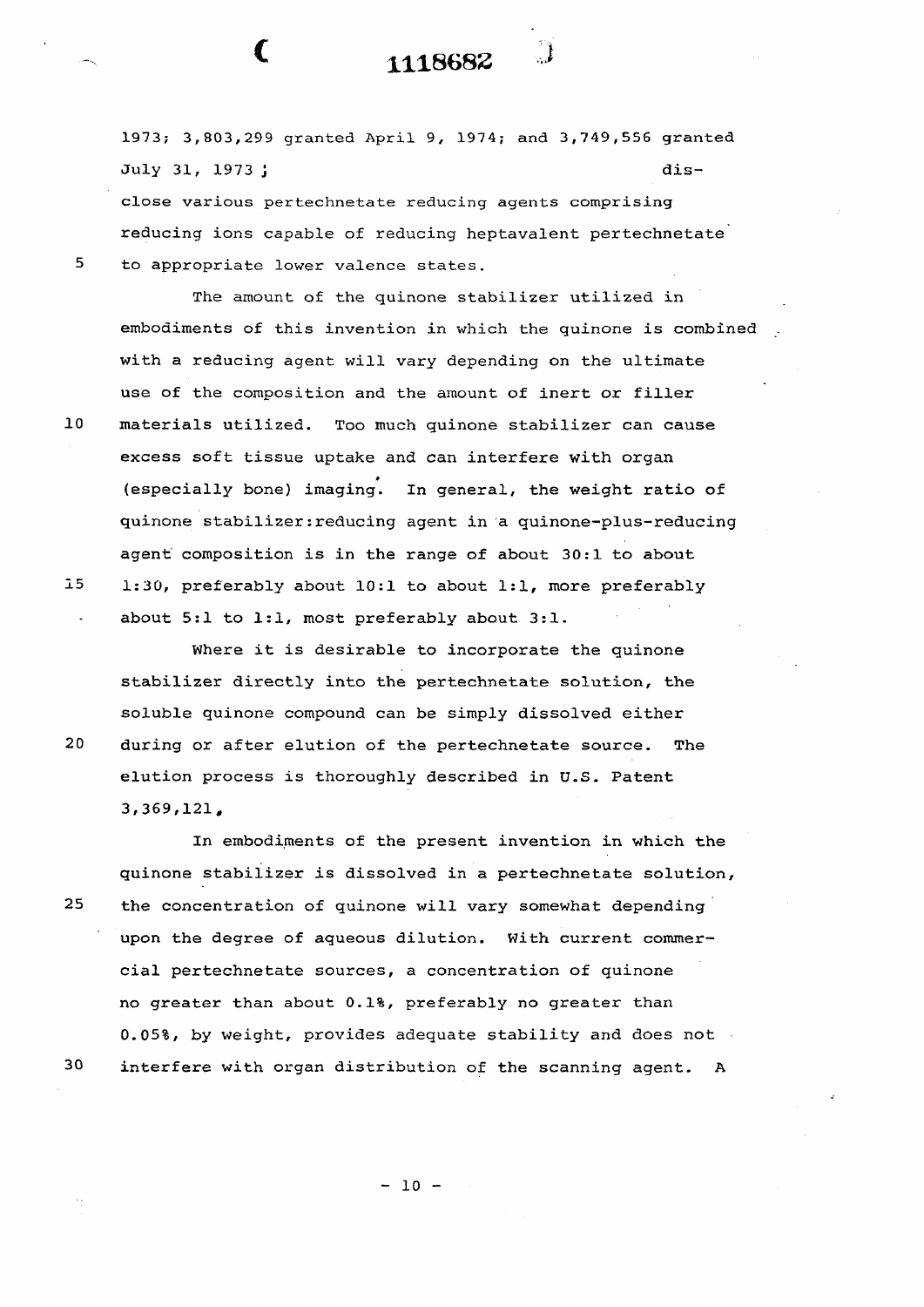concentration within the range of from about 0.0005% to about 0.05% is quite acceptable for many applications.

The present invention also encompasses an improved method of preparing technetium-based scanning agents com-5 prising codissolving a quinone stabilizer and a pertechnetate reducing agent in an agueous pertechnetate solution. As described above, the quinone compound and pertechnetate reducing agent can be either simultaneously dissolved or sequentially dissolved in the pertechnetate solution. 10 Either codissolving procedure results in an improved

technetium-based scanning agent.

Scanning agents also typically employ carrier agents which direct, or "target", the radionuclide to the desired organ. Broadly speaking, there are two classes of such

- 15 carrier agents: those which target soft tissue organs such as the heart, marrow, liver, spleen, kidneys and lungs; and those which target calcified tissue, such as bone and other tissues which may be undergoing pathological calcification. Examples of such carrier, or "targeting", agents for
- 20 soft tissues include: colloidal sulfur, albumin, and the like. Targeting agents for bone mineral include the watersoluble phosphates and (preferably) phosphonates.

For purposes of the present invention a normal physiologically-acceptable pH of from about 3 to 8, preferably 4 25 to about 6, is used in the preparation of the scanning agent.

In a preferred and convenient embodiment of the present invention, a stable technetium-based skeletal scanning agent can be formed by the direct addition of an

 $-11 - 1$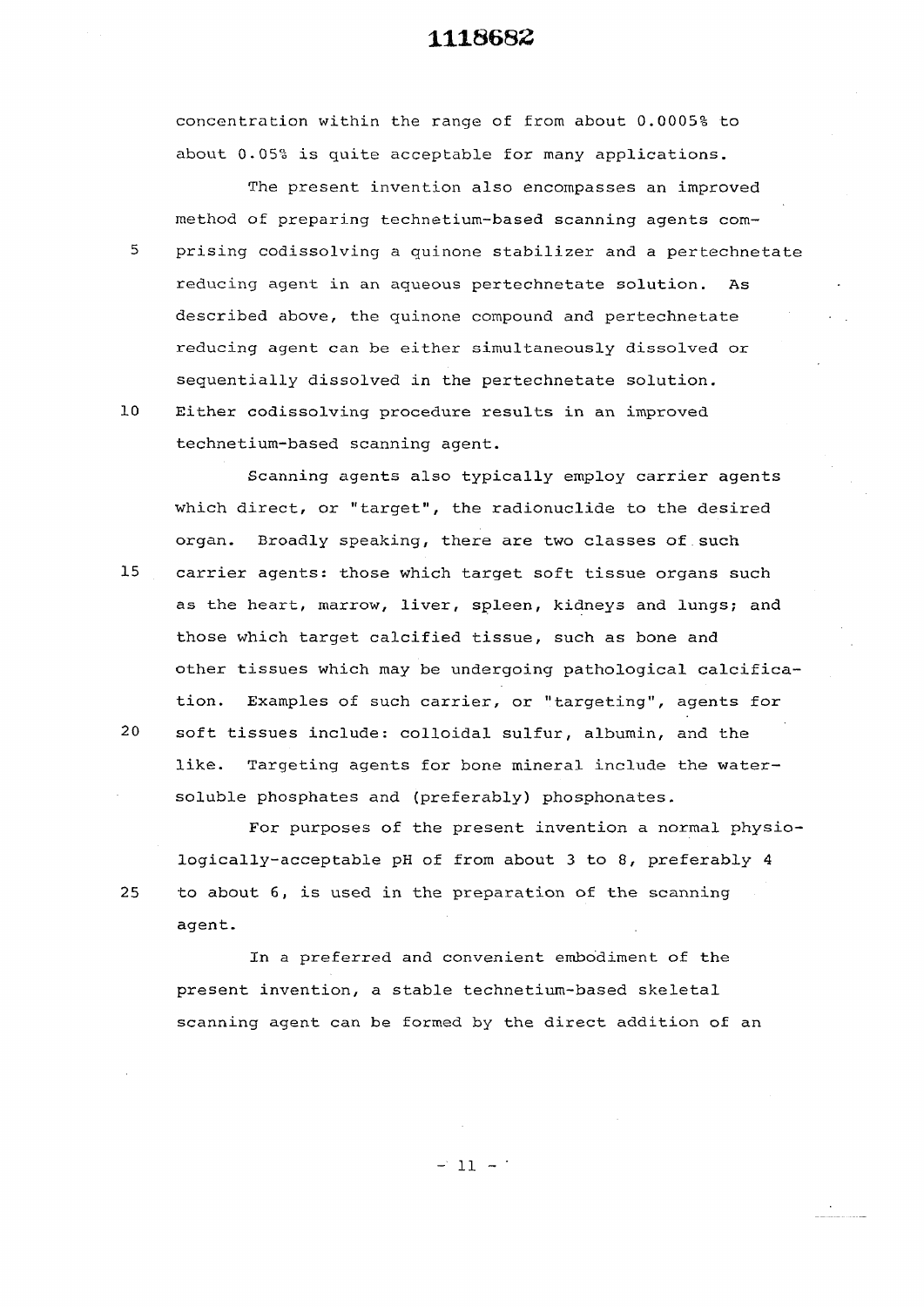aqueous, radioactive pertechnetate solution to a composition comprising: an amount of a pertechnetate reducing agent containing a metallic reducing ion in water-soluble form, such as stannous chloride, sufficient to reduce said per-

technetate; an amount of a water-soluble quinone compound sufficient to stabilize the skeletal scanning agent; and an amount of a skeletal-specific carrier compound selected from the mono-, di- or polyphosphonates sufficient to carry the radioactive technetium to bone. The ratio of reducing

**10**  agent:phosphonate:quinone can be adjusted to provide skeletal uptake with sufficiently low soft tissue uptake that scan quality is not undesirably affected.

A broad range of mono-, di- and polyphosphonates are now known to concentrate on the skeleton upon injection of solutions thereof into a patient. Operable species for this purpose include mono-, di- and polyphosphonates selected from the group consisting of:



wherein each R is hydrogen or  $CH_2OH$  and n is an integer 20 of from 3 to 10;

5

15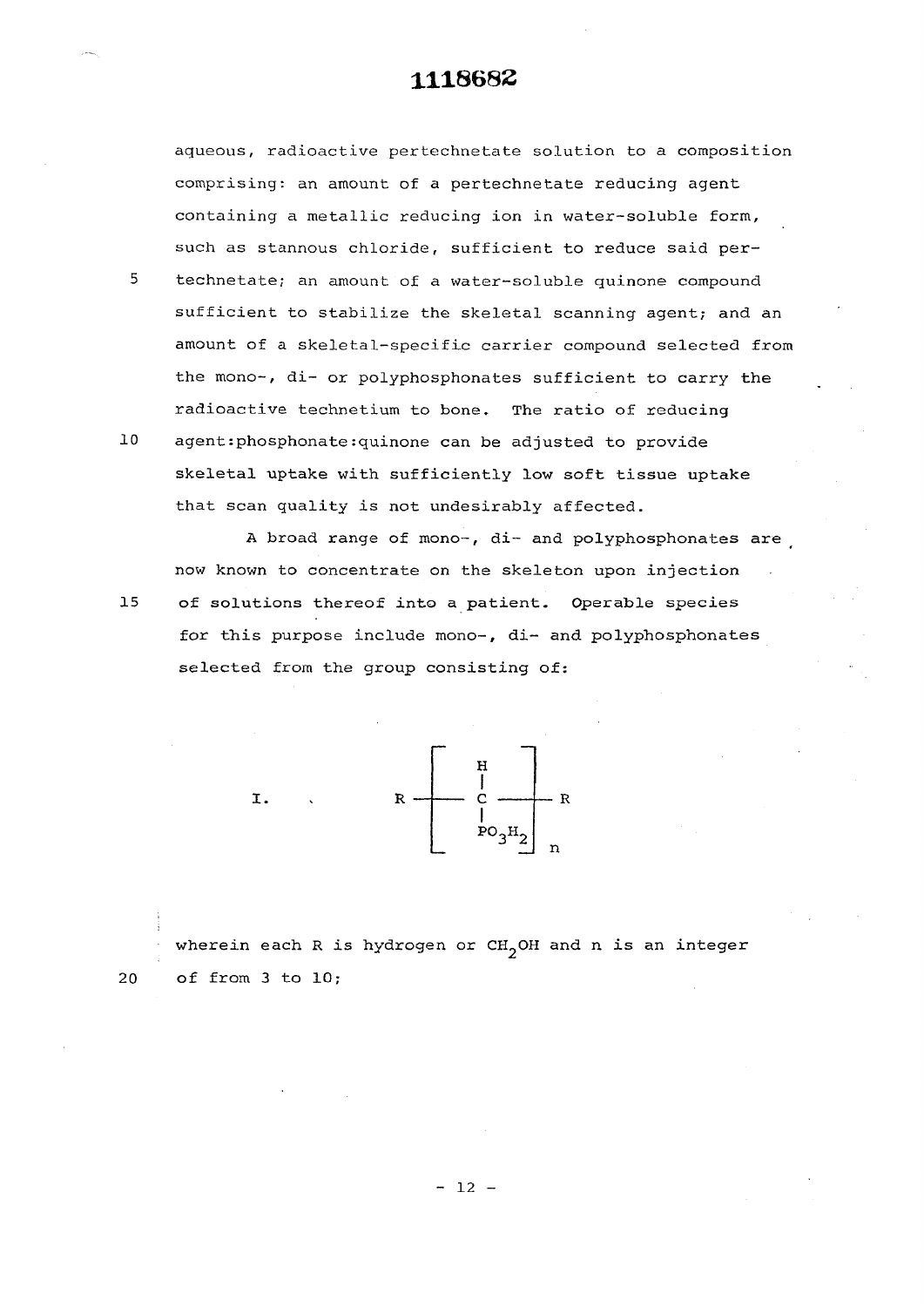

 $5<sub>1</sub>$ 

 $10$ 

wherein  $R_1$  is hydrogen, alkyl containing from 1 to about 20 carbon atoms, alkenyl containing from 2 to about 20 carbon atoms, aryl (e.g., phenyl, naphthyl), phenylethenyl, benzyl, halogen (e.g., chlorine, bromine and fluorine), hydroxyl, amino, substituted amino (e.g., dimethylamino, diethylamino, N-hydroxy-N-ethylamino, acetylamino), -CH<sub>2</sub>COOH, -CH<sub>2</sub>PO<sub>3</sub>H<sub>2</sub>, CH(PO<sub>3</sub>H<sub>2</sub>)(OH), or  $-[CH_2C(PO_3H_2)_{2}]_n^-$ H where n = 1 to 15,  $R_2$  is hydrogen, lower alkyl (e.g., methyl, ethyl, propyl and butyl), amino, benzyl, halogen (e.g., chlorine, bromine, and fluorine), hydroxyl, -CH<sub>2</sub>COOH, -CH<sub>2</sub>PO<sub>3</sub>H<sub>2</sub>, or -CH<sub>2</sub>CH<sub>2</sub>PO<sub>3</sub>H<sub>2</sub>;



wherein n is an integer of from 3 to 9;

 $- 13 -$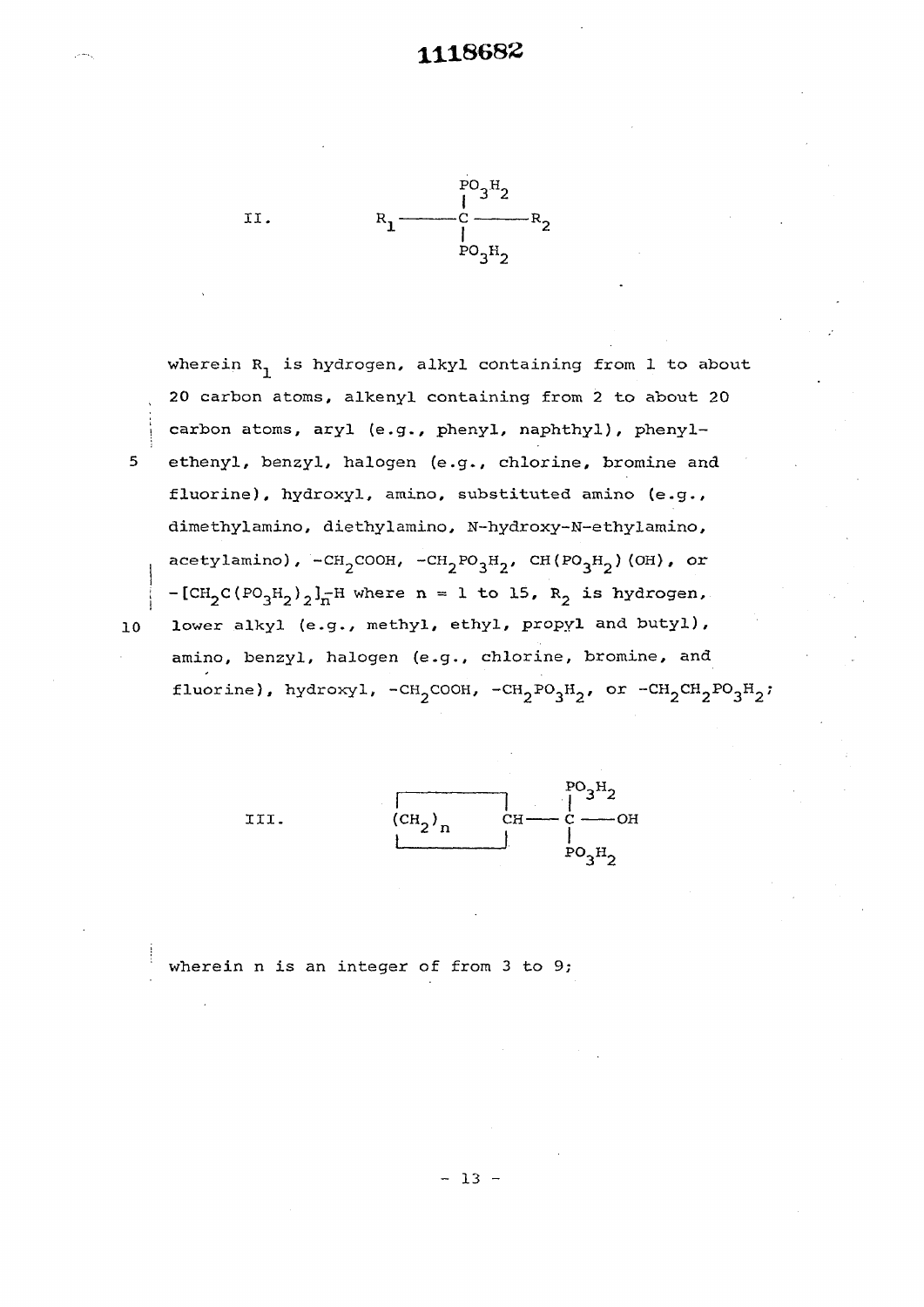

wherein each  $R_3$  is hydrogen or lower alkyl (e.g., methyl, ethyl, propyl and butyl);



**5 wherein n is an integer of from 2 to 4;**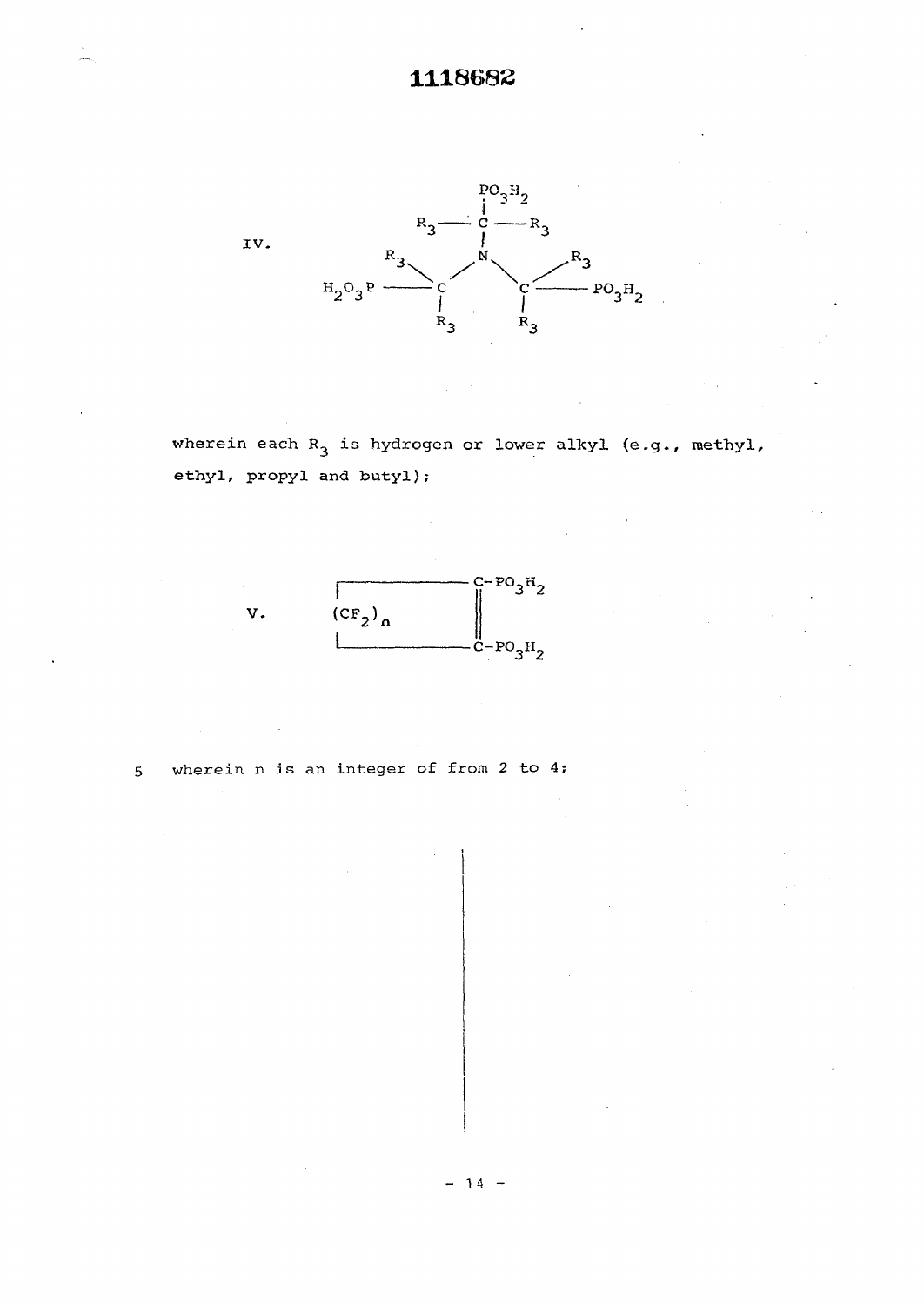

 $- 15 -$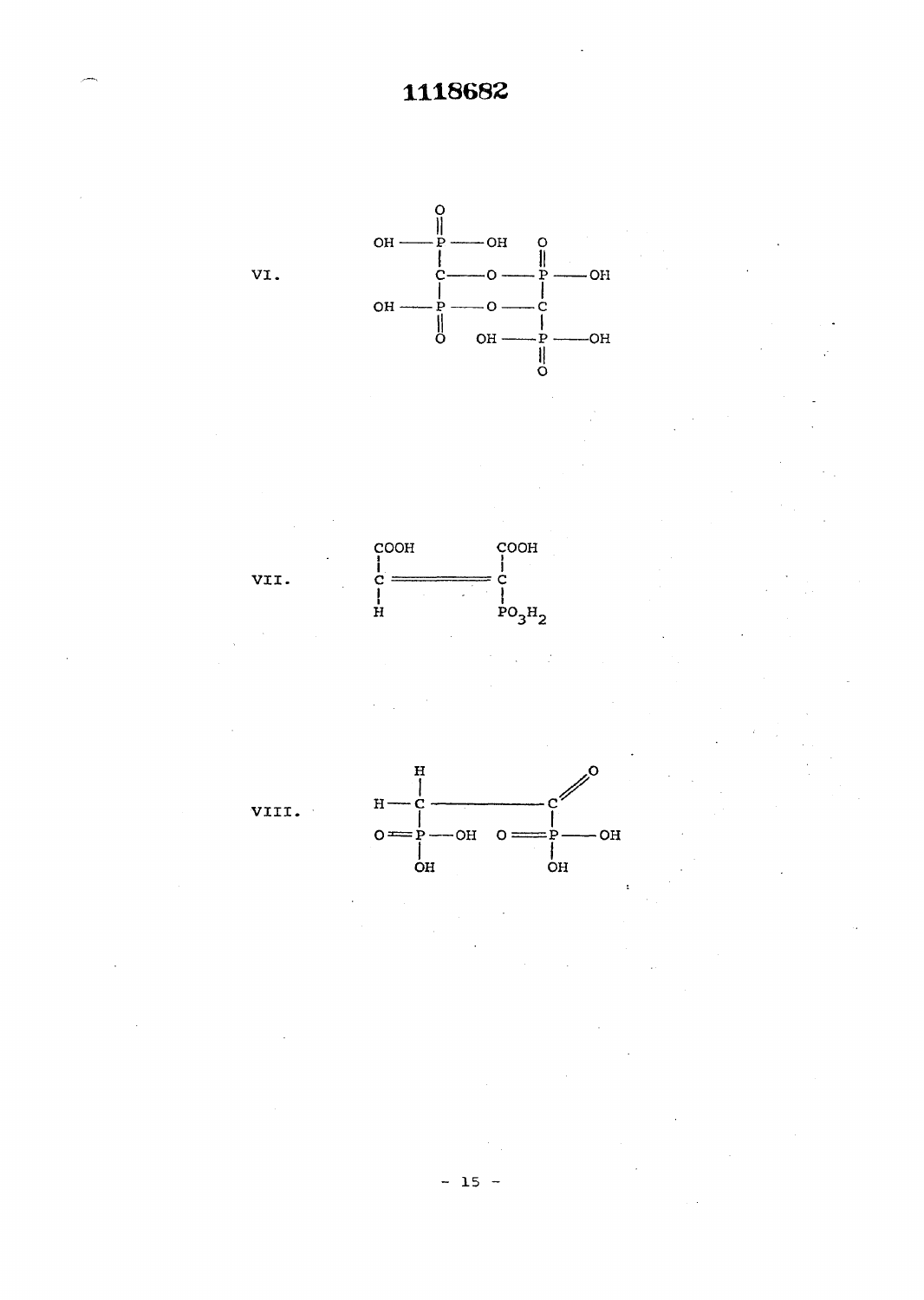<span id="page-17-0"></span>



**wherein X and Y are each hydrogen or hydroxy; and the non-toxic salts of each of the foregoing phosphonates which in an essentially neutral aqueous solution will react with hereinafter enumerated reducing/complexing materials; i.e., stannous, ferrous, or chromous salts to form the corresponding stannous, ferrous or chromous phosphonate salt. Suitable reactive phosphonate salts (hereinafter referred to as pharmaceutically acceptable salts) for use with the present invention include sodium, potassium, ammonium and low molecular weight**  substituted ammonium (e.g., mono-, di- and triethanol**amine and quaternary ammonium) salts of the above phosphonates and mixtures thereof.** 

10

5

 $15$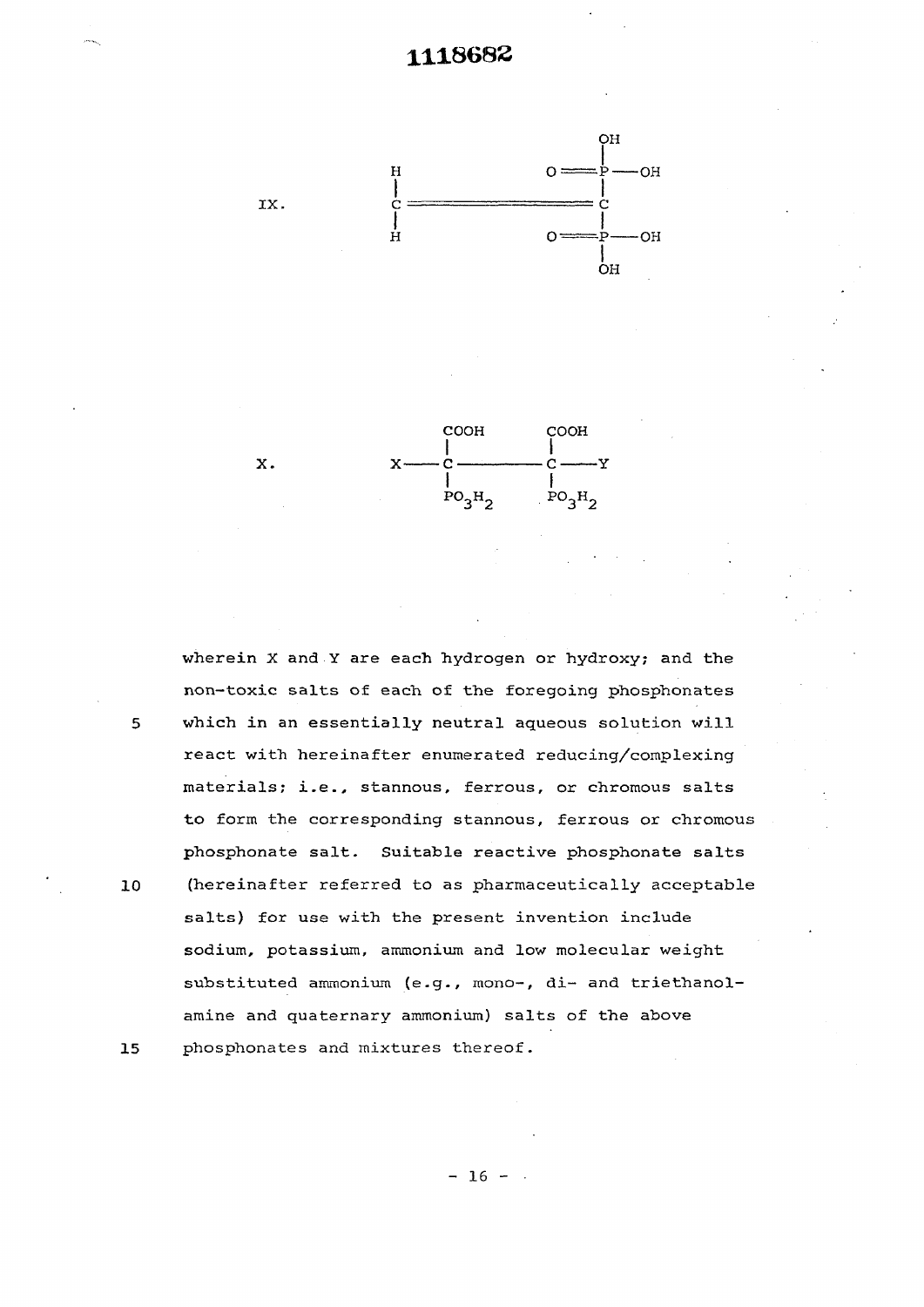## **\ 1118682 )**

**Operable polyphosphonates of the above formula**  (I) include propane-1,2,3-triphosphonic acid; butane-**1,2,3,4-tetraphosphonic acid; hexane-1,2,3,4,5,6** hexaphosphonic acid; hexane-1-hydroxy-2, 3, 4, 5, 6hexaphosphonic acid; hexane-l-hydroxy-2,3,4,5,6- 5 pentaphosphonic acid; hexane-1,6-dihydroxy-2,3,4,5 acid; heptane-1,2,3,4,5,6,7-heptaphosphonic acid; octane-1,2,3,4,5,6,7,8-octaphosphonic acid; nonane-1,2,3,4,5,6,7,8/9-nonaphosphonic acid; decane-1,2,3,4,5, 10 6,7,8,9,10-decaphosphonic acid; and the pharmaceutically acceptable salts of these acids, e.g., sodium, potassium, ammonium, triethanolammonium, diethanolammonium, and monoethanolammonium salts.

**1** 

Propane-1,2,3-triphosphonic acid and salts thereof can be prepared by a process disclosed in U.S. Patent in U.S. Patent in U.S. Patent in U.S. Patent in U.S. Pat No. 3,743,688 of D.A. Nicholson and D. Campbell, No. 3,743,688 of D.A. Nicholson and D. Campbell,  $\mathcal{G}$  and  $\mathcal{G}$   $\mathcal{G}$   $\mathcal{G}$   $\mathcal{G}$   $\mathcal{G}$   $\mathcal{G}$   $\mathcal{G}$   $\mathcal{G}$   $\mathcal{G}$   $\mathcal{G}$   $\mathcal{G}$   $\mathcal{G}$   $\mathcal{G}$   $\mathcal{G}$   $\mathcal{G}$   $\mathcal{G}$   $\mathcal{G}$   $\mathcal{G}$   $\mathcal{G}$   $\mathcal{G}$   $\mathcal{G}$   $\mathcal{G}$   $\mathcal{G}$ 

Butane-1,2,3,4-tetraphosphonic acid and salts 20 thereof can be prepared by a process disclosed in U.S. Patent No. 3,755,504 of Û.A. Nicholson and D. Campbell, granted August 28, 1973.

The higher aliphatic vicinal polyphosphonates and 25 salts thereof can be prepared by the process disclosed in U.S. Patent 3,584,035 granted June 8, 1971.

Among the operable polyphosphonates encompassed by the above formula (II) are ethane-l-hydroxy-1,1-diphosphonic acid; methanediphosphonic acid; methanehydroxydiphosphonic 30 acid; ethane-1,1,2-triphosphonic acid; propane-1,1,3,3-

- 17 -

5

10

 $\mathbb{R}^3$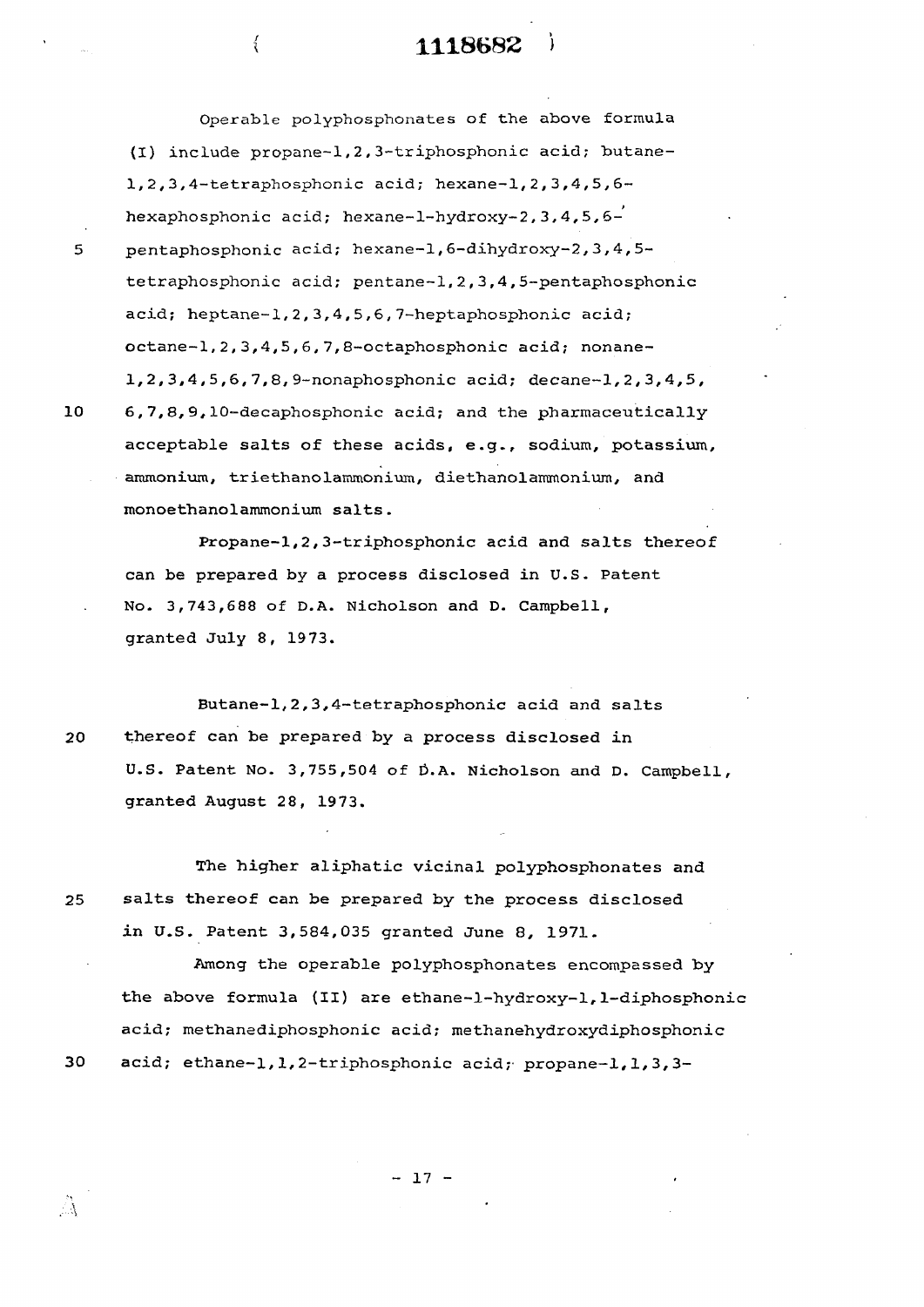tetraphosphonic acid; ethane-2-phenyl-l, 1-diphosphon.ic acid; ethane-2-naphthyl-1, 1-diphosphonic acid; methanephenyldiphosphonic acid; ethane-l-amino-1,1-diphosphonic acid; methanedichlorodiphosphonic acid; nonane-5,5- 5 diphosphonic acid; n-pentane-1,1-diphosphonic acid;

methanedifluorodiphosphonic acid; methanedibromodiphosphonic acid; propane-2,2-diphosphonic acid; ethane-2-carboxy-l,1-diphosphonic acid; propane-1-hydroxy-I,1,3-triphosphonic acid; ethane-2-hydroxy-i,1,2-

10 triphosphonic acid; ethane-1-hydroxy-l, 1, 2-triphosphonic acid; propane-1,3-diphenyl-2,2-diphosphonic acid; nonane-1,1-diphosphonic acid; hexadecane-1,1-diphosphonic acid; pent-4-ene-1-hydroxy-l,1-diphosphonic acid; octadec-9 ene-l-hydroxy-1,1-diphosphonic acid; 3—phenyl—1,1—diphos—

15 phono-prop-2-ene; octane-1,1-diphosphonic acid; dodecane-1,1-diphosphonic acid; phenylaminomethanediphosphonic acid; naphthylaminomethanediphosphonic acid; N,N-dimethylaminomethanediphosphonic acid; N-(2-dihydroxyethyl)-aminomethanediphosphonic acid; N-acetylaminomethanediphosphonic acid; 20 aminomethanediphosphonic acid; dihydroxymethanediphosphonic acid; and the pharmaceutically acceptable salts of these acids, e.g., sodium, potassium, ammonium, triethanolammonium, diethanolammonium, and monoethanolammonium salts.

Ethane-1-hydroxy-l,1-diphosphonic acid, an 25 especially preferred polyphosphonate, has the molecular formula  $CH_3C(OH)(PO_3H_2)$ . (According to nomenclature by radicals, the acid might also be named 1-hydroxyethylidene diphosphonic acid.)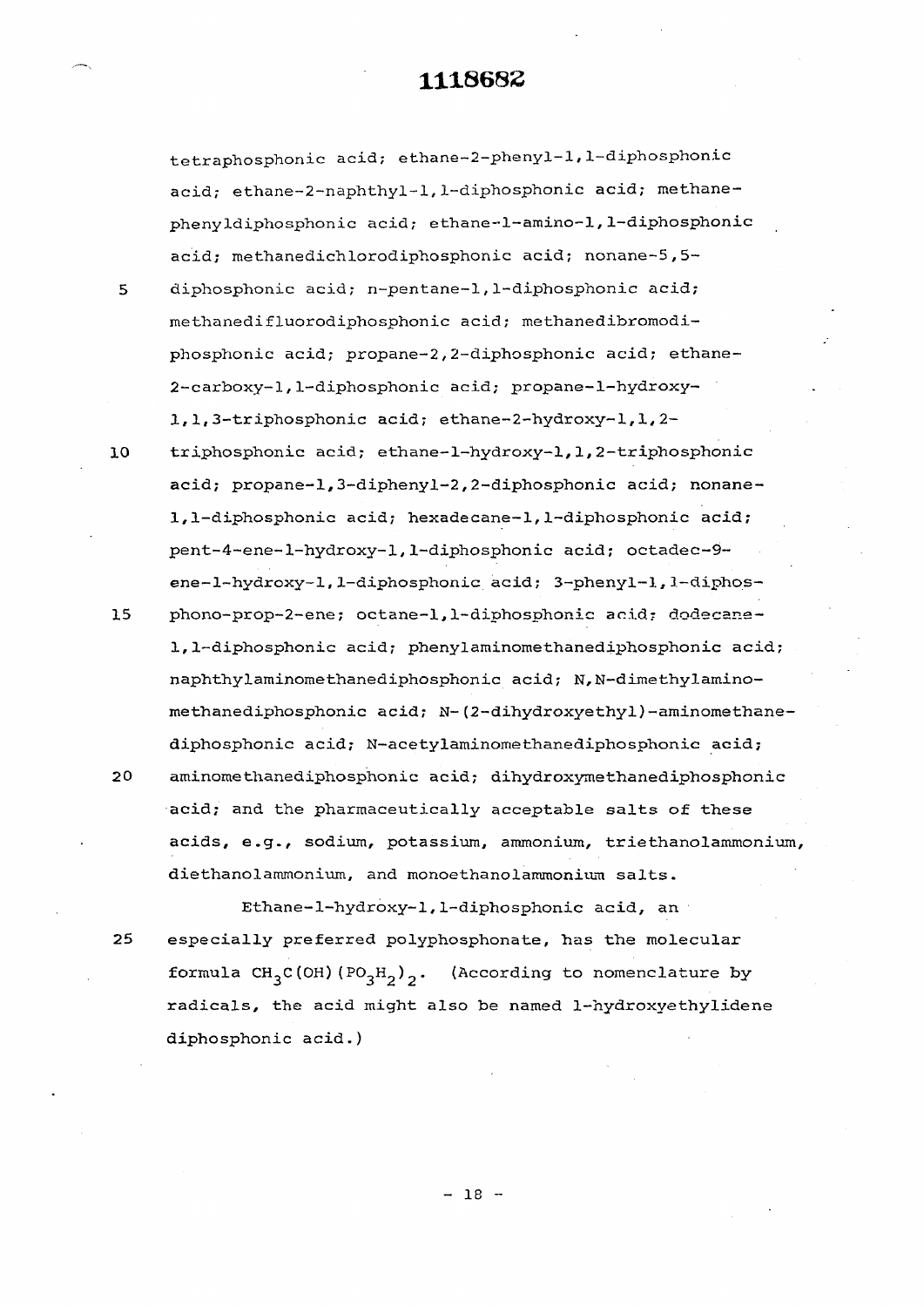While any pharmaceutically acceptable salt of ethane-1-hydroxy-1,1-diphosphonic acid can be used in the practice of this invention, mixtures of the disodium and trisodium salts are most preferred. The other sodium, potassium, ammonium, and mono-,di-, and triethanolammonium salts and mixtures thereof are also suitable, provided caution is observed in regulating the total intake of cation species in the salt composition. These compounds can be prepared by any suitable method; however, an especially preferred method is disclosed in U.S. Patent 3,400,149 granted September 3, 1968.

Methanehydroxydiphosphonic acid and related compounds operable herein can be prepared, for example, by reaction of phosgene with an alkali metal dialkylphosphite. A complete description of these compounds and a method for preparing same is found in U.S. Patent 3,422,137 granted January 14, 1969.

Methanedihydroxydiphosphonic acid and salts useful herein and a method for preparing same are disclosed in U.S. Patent 3,497,313 granted February 24, 1970.

Methanediphosphonic acid and related compounds useful herein are described in detail in U.S. Patent 3,213,030, granted October 19,1965. A preferred method of preparing such compounds is disclosed in U.S. Patent 3,251,907 granted May 17, 1966.

Ethane-1,1,2-triphosphonic acid and related compounds which can be used in the compositions of this invention, as well as a method for their preparation are fully described in U.S. Patent 3,551,339 granted December 29, 1970.

Propane-1,1,3,3-tetraphosphonic acid and related 30 compounds useful herein, and a method for preparing same,

 $-19 -$ 

5

15

 $20$ 

 $10$ 

25

刘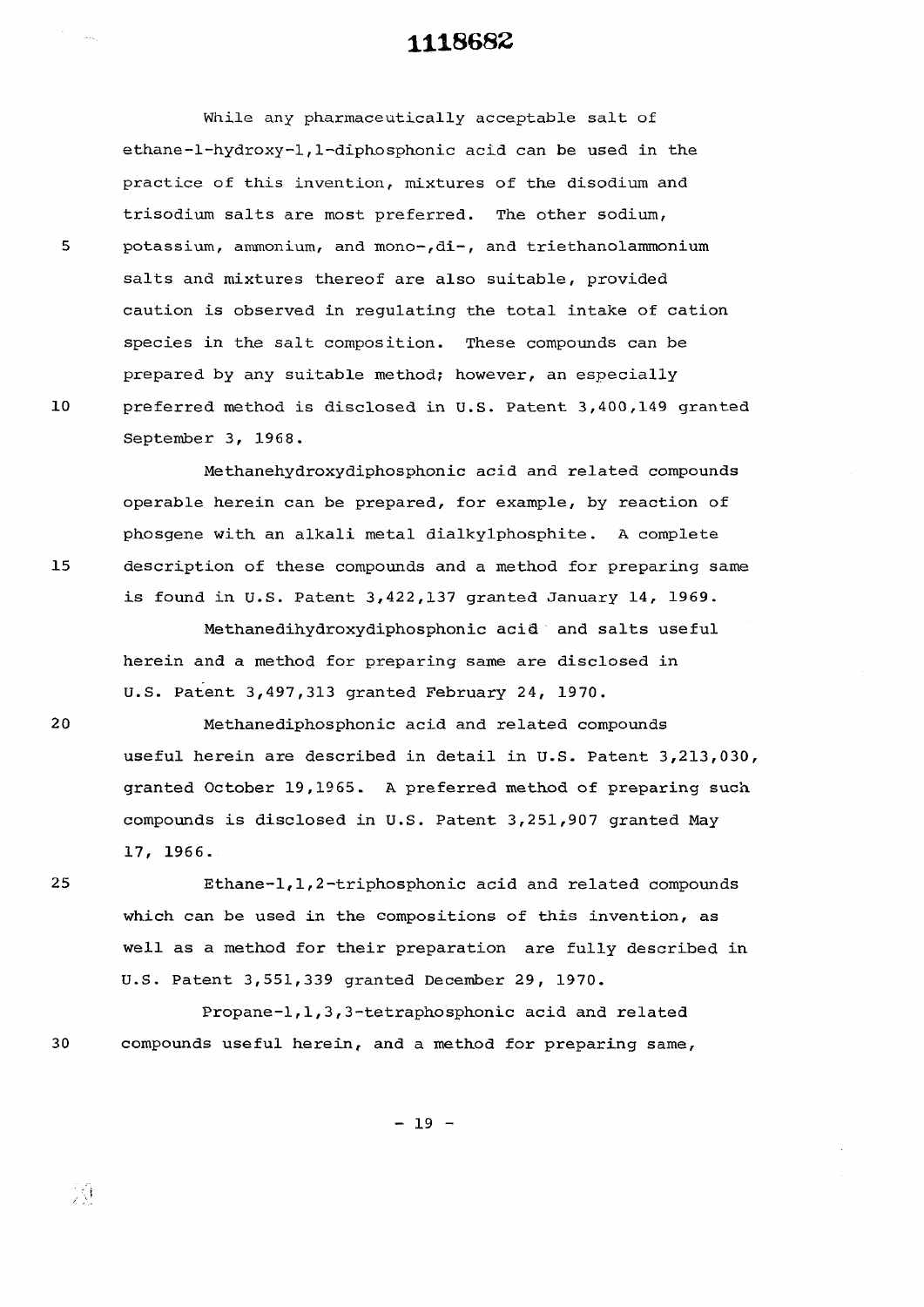are fully disclosed in U.S. Patent 3,400,176 granted September 3, 1968. The higher methylene interrupted methylene diphosphonate polymers can be prepared by the polymerization of ethylene-1,1-diphosphonate.

Pentane-2, 2-diphosphonic acid and related compounds can be prepared in accordance with the method described by G. M. Kosolopoff in J. Amer. Chem. Soc., 75, 1500 (1953).

Operable phosphonates of formula (III) above include the following:

> Methanecyclobutylhydroxydiphosphonic acid Methanecyclopentylhydroxydiphosphonic acid Methanecyclohexylhydroxydiphosphonic acid Methanecycloheptylhydroxydiphosphonic acid Methanecyclooctylhydroxydiphosphonic acid Methanecyclononylhydroxydiphosphonic acid Methanecyclodecylhydroxydiphosphonic acid.

Each of the sodium, potassium, ammonium, monoethanolammonium, diethanolammonium and triethanolammonium salts of the above-recited methanecycloalkylhydroxydiphosphonic acids as well as any other pharmaceutically acceptable salt of these acids, also selectively seek the skeleton.

The phosphonates of formula (III) can be prepared by methods fully described in U.S. Patent 3,584,125, granted June 8, 1971.

25

 $\sim$ 

5

 $10$ 

 $15$ 

 $20$ 

 $- 20 -$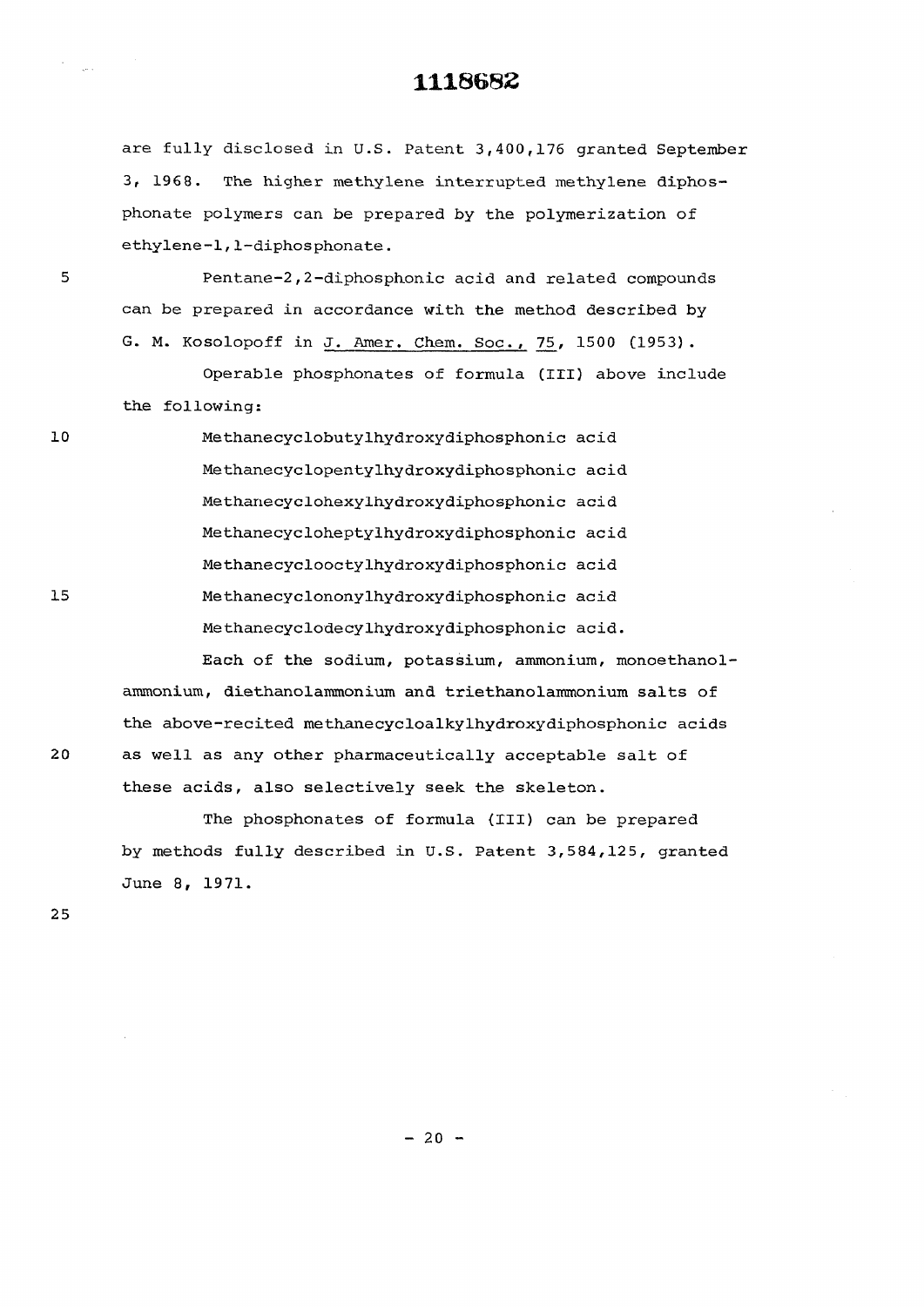The preferred phosphonates of formula (IV) for the purpose of this invention are tris(phosphonomethyl) amine; tris(1-phosphonoethyl)amine; tris(2-phosphono-2 propyl)amine; and their pharmaceutically acceptable salts. 5 Tris (phosphonomethyl)amine is especially preferred. The following are exemplary of compounds which can also be used:

- (a) bis (phosphonomethyl)-1-phosphonoethyl amine;
- (b) bis(phosphonomethyl)-2-phosphono-2-propyl amine;
- 
- 10 (c) bis (1-phosphonoethyl)phosphonomethyl amine;
	- (d) bis (2-phosphono-2-propyl)phosphonomethyl amine;
	- (e) tris (1-phosphono-l-pentyl)amine ;
	- (f) bis (phosphonomethyl)2-phosphono-2-hexyl amine; and
	- (g) the pharmaceutically acceptable salts of acids
- 15 (a) through (f), e.g., sodium, potassium, ammonium, triethanolammonium, diethanolammonium, and monoethanolammonium salts.

The tris(phosphonoalkyl)amines can be prepared, for example, by first preparing the corresponding ester in 20 accordance with the general reaction:

 $-21 -$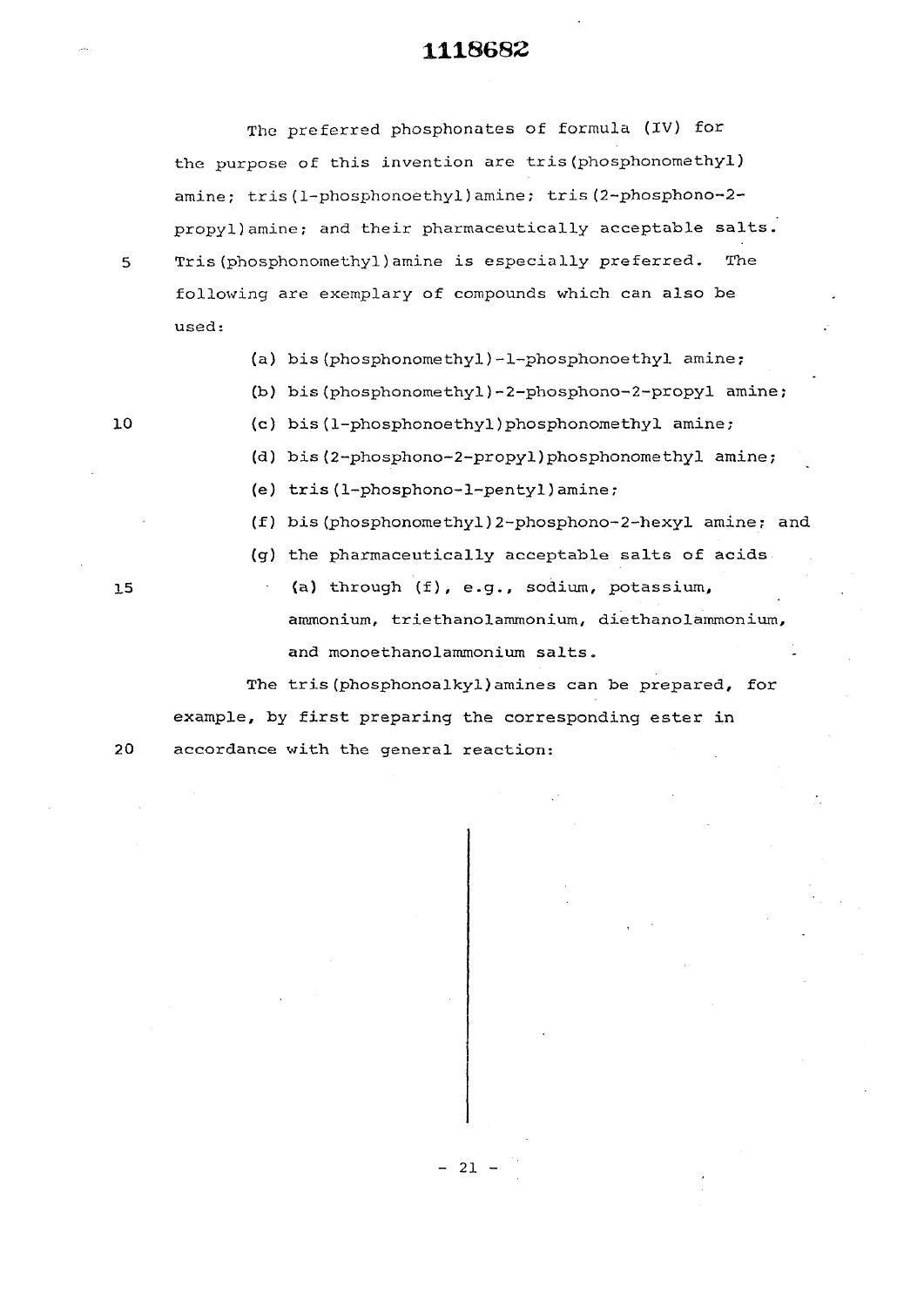$$
3 (RO)_{2}P(O) (H) + 3 C = O + NH_{3} \rightarrow [(RO)_{2} - P - C]_{3}N
$$
  
\n
$$
R_{2}
$$
  
\n
$$
R_{2}
$$

wherein R is alkyl and  $R_1$  and  $R_2$  are hydrogen or lower alkyl.

The free acids can be prepared by hydrolysis of 5 the ester using strong mineral acids such as hydrochloric acid. The salts are, of course, prepared by neutralizing the acid with the base of the desired cation. The preparation of tris (phosphonoaIky1)amines is fully disclosed by Irani, et al., in Canadian Patent 753.207. 10 issued February 21, 1967.

The phosphonates of formula (V) include the following:  $(1)$  3,3,4,4,5,5-hexafluoro-1,2-diphosphonocyclopent-l-ene; (2) 3,3,4,4-tetrafluoro-1,2-diphosphonocyclobut-l-ene; and (3) 3, 3,4, 4,5, 5,6,6-octafluoro-15 1,2-diphosphonocyclohex-l-ene.

The perfluorodiphosphonocycloalkenes can be prepared, for example, by reacting trialkyl phosphites with 1,2-dichloroperfluorocycloalk-l-e: >s in accordance with the procedures fully described by Frank in J. Org. 20 Chem., 31, #5, p. 1521.

The phosphonate of formula (VI) is referred to herein as cyclic tetraphosphonic acid. This compound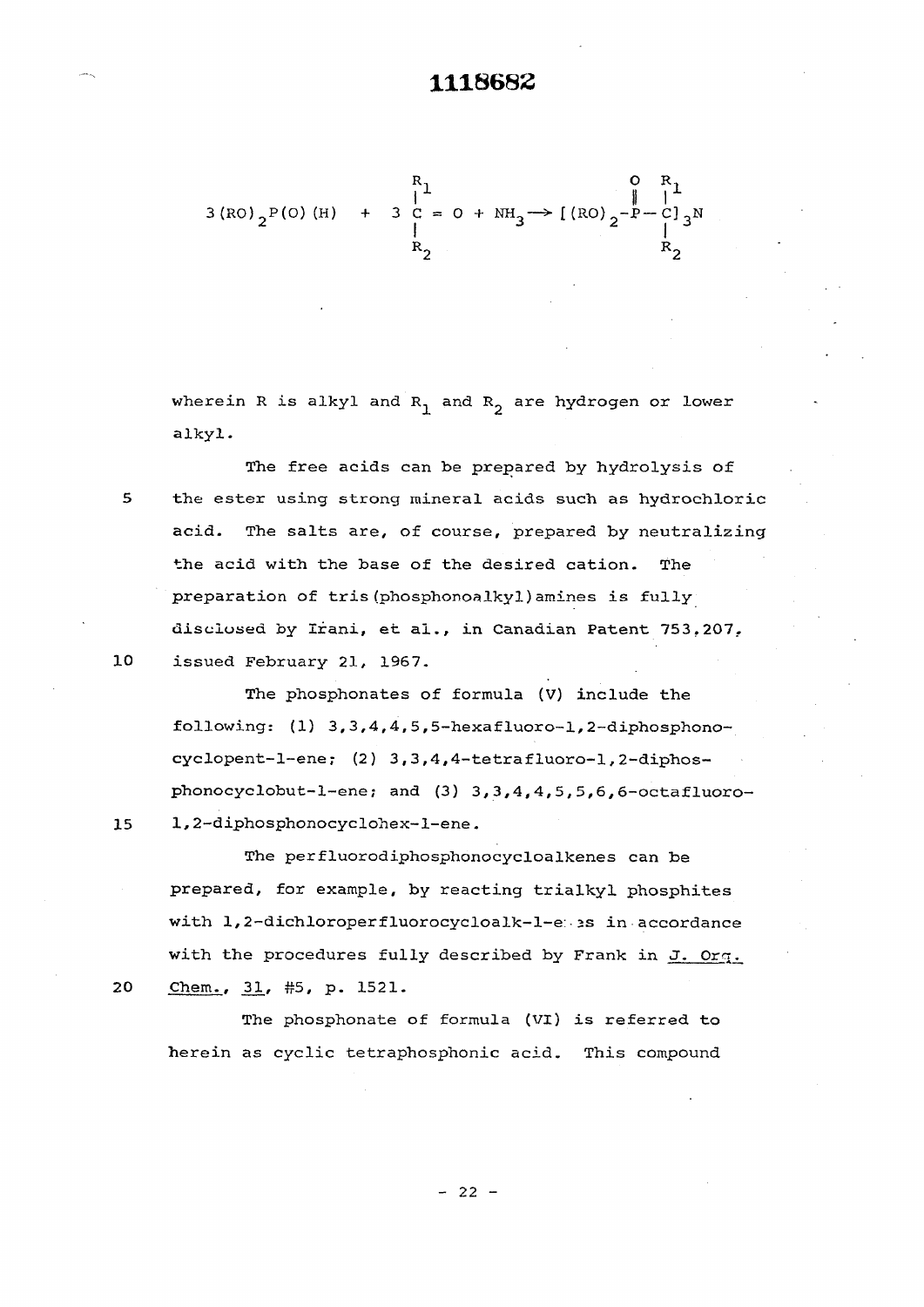and its pharmaceutically acceptable salts can be prepared by any suitable method; however, an especially preferred method is disclosed by Oscar T. Quimby, U.S. Patent 3,387,024 granted June *4,* 1968.

fo rmula (VII) are ethene—1,2—dicarboxy—1—phosphonic acid;

and the pharmaceutically acceptable salts of these acids,

e.g., sodium, potassium, ammonium, triethanolammonium,

5 Operable phosphonates encompassed by the above

diethanolammonium, and monoethanolammonium .salts. While 10 the above formula (VII) is representative of cis-isomers, the corresponding trans-isomers are also useful herein. Reference hereinafter to ethene-1,2-dicarboxy-1-phosphonic acid or salts thereof, unless otherwise specified, is intended as contemplating the cis- and trans-isomers and 15 mixtures thereof.

Ethene-1,2-dicarboxy-l-phosphonic acid and related compounds useful herein can be prepared by reaction of an ester of acetylenedicarboxylic acid and a dialkyl phosphite followed by hydrolysis and saponification.

20 This method is more fully described in U.S. Patent 3,584,124,

granted June 8, 1971.

The sodium salt of formula (VIII) can be made by the rearrangement reaction of a 2-haloethane-l-hydroxy-1,1-diphosphonic acid with about 3 equivalents of sodium 25 hydroxide as disclosed in U.S. Patent 3,641,126.

The phosphonate of formula (IX) can be made by the method of German Offenlegunsschrift 2,026,078.

Operable carboxyphosphonates of the above formula (X) include ethane-1,2-dicarboxy-l,2-diphosphonic acid;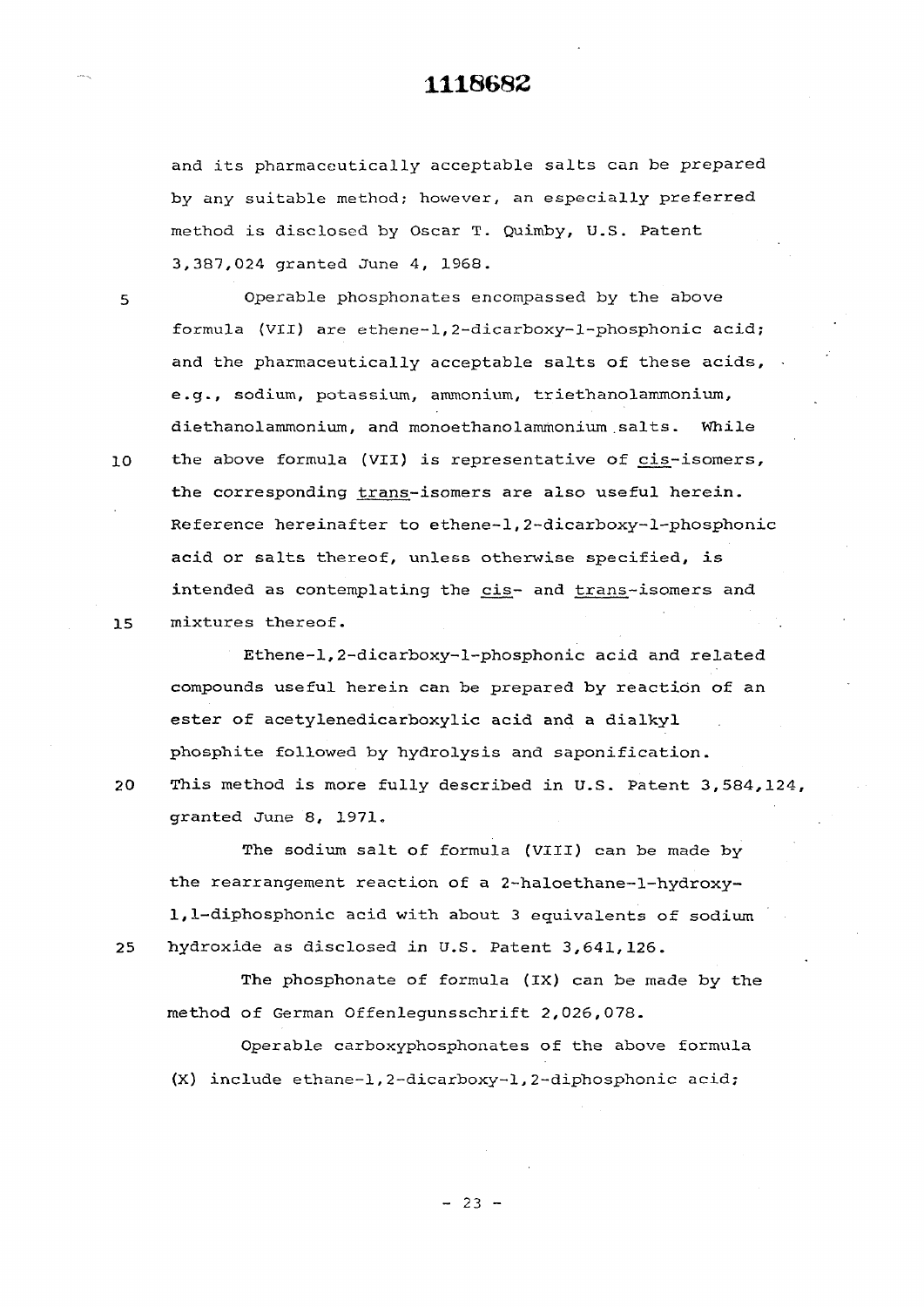ethane-1, 2-dicarboxy-l, 2-dihydroxy-1, 2-diphosphonic acid; ethane-1,2-dicarboxy-1-hydroxy-l,2-diphosphonic acid; and the pharmaceutically acceptable salts of these acids, e.g., sodium, potassium, ammonium, triethanolammonium, **5** diethanolammonium and monoethanolammonium salts.

Ethane-1,2-dicarboxy-l,2-diphosphonic acid, a preferred carboxyphosphonate herein, has the molecular formula **CÎÎ (COOH) (P0<sup>3</sup> H2 ) CH (COOH) (P0<sup>3</sup> H2** ) . The mos t convenient crystallizable salts of this acid are obtained 10 when three, four or five of the acid hydrogens are replaced by sodium.

While any pharmaceutically acceptable salt of ethane-1,2-dicarboxy-l,2-diphosphonic acid can be used in the practice of this invention, the tetrasodium 15 dihvdrogen salt, the trisodium trihydrogen salt, the disodium tetrahydrogen salt, the monosodium pentahydrogen salt, and the mixtures thereof are useful. The other potassium, ammonium, and mono-, di-, and triethanolammonium, etc., salts and mixtures thereof are 20 also suitable, provided caution is observed in regulating the total intake of cation species in the salt composition.

Ethane-1,2-dicarboxy-l,2-diphosphonic acid and suitable salts thereof can be prepared in any convenient manner. For example, the reaction described by Pudovik 25 in "Soviet Research on Organo-Phosphorus Compounds", 1949-1956, Part III, 547-85c. can be used to prepare the ester of ethane-1,2-dicarboxy-l,2-diphosphonic acid which in turn can, by ordinary hydrolysis reactions, be converted

 $- 24 -$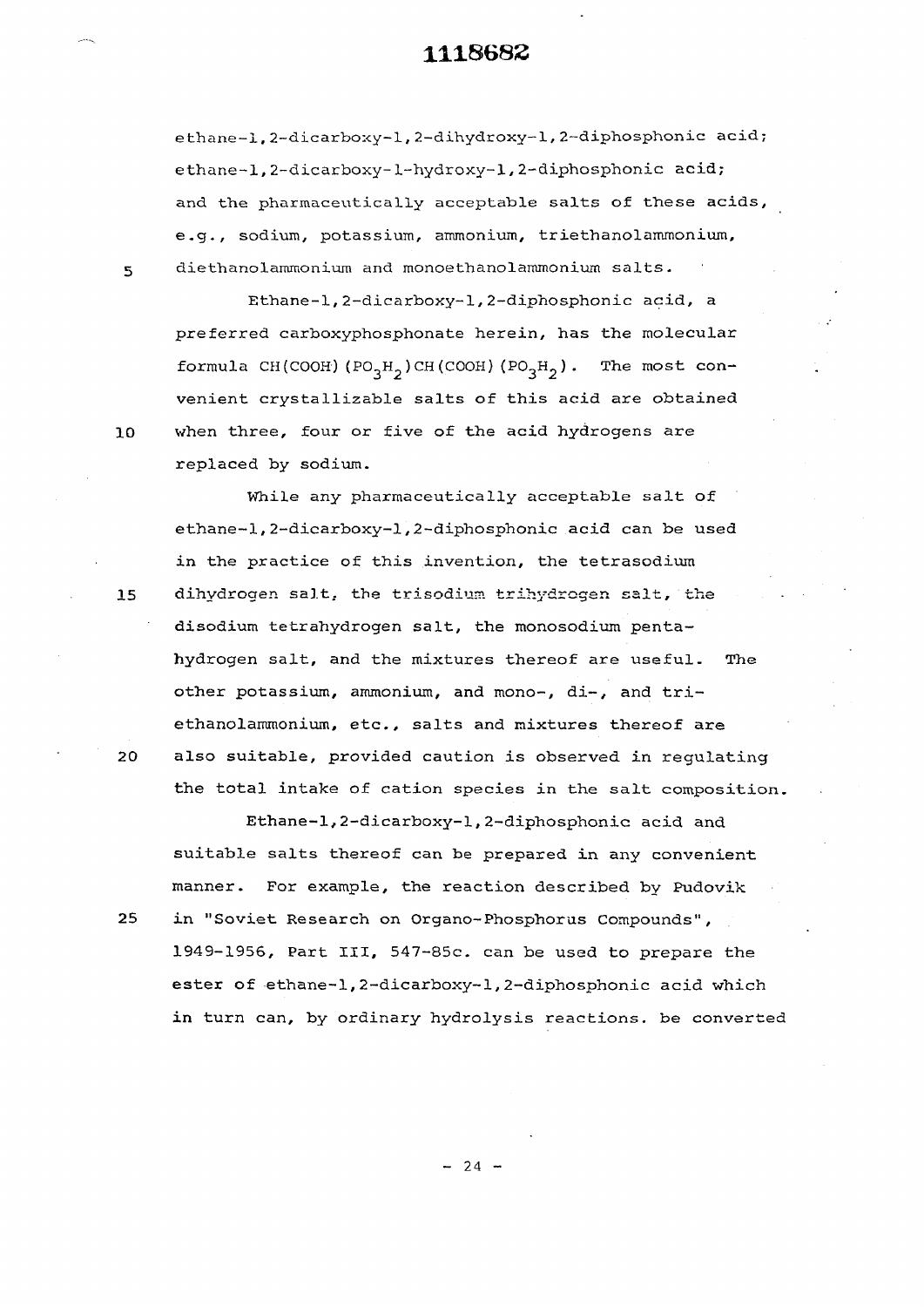#### **1118682 )**

to the free acid form. Neutralization by alkali compounds such as sodium hydroxide, potassium hydroxide, carbonates and the like can be used to prepare a desired salt of the acid. A more detailed description of the preparation of these compounds is described in U.S. Patent 3,562,166 granted February 9, 1971.

Ethane-1,1-dicarboxy-l,2-dihydroxy-l,2-diphosphonic acid and related compounds useful herein can.be prepared by reaction of an ester of ethane-1,2-dicarboxy-l,2-diphosphonic acid and an alkali metal hypohalite followed by hydrolysis and saponification. This method is more fully described in U.S. Patent 3,579,570 granted May 18, 1971.

Mixtures of any of the foregoing phosphonic acids and/or salts can be used in the practice of this invention.

In a highly preferred embodiment of this invention, mixtures of disodium- and trisodium-ethane-l-hydroxy-1,1 diphosphonate salts wherein the mole ratio of the disodium salt to trisodium is from about 4:1 to 1:1, more preferably 3:1 to 1:1, are employed in the pertechnetate reducing agent along with a quinone stabilizer and a reducing metallic ion. These preferred phosphonate/reducing ion/quinone mixtures provide especially good scintiscans, with excellent stability and skeletal uptake and little soft tissue uptake.

The aminophosphonates, especially the aminopropane 25 diphosphonates disclosed in U.S. Patents 4,054,598 and 3,962,432 are also useful in preparing bone scanning agents stabilized with quinones.

The following examples are illustrative of compositions made according to this invention. The quantity of each component listed is in milligrams.

 $10$ 

5

20

 $15$ 

30

 $- 25 -$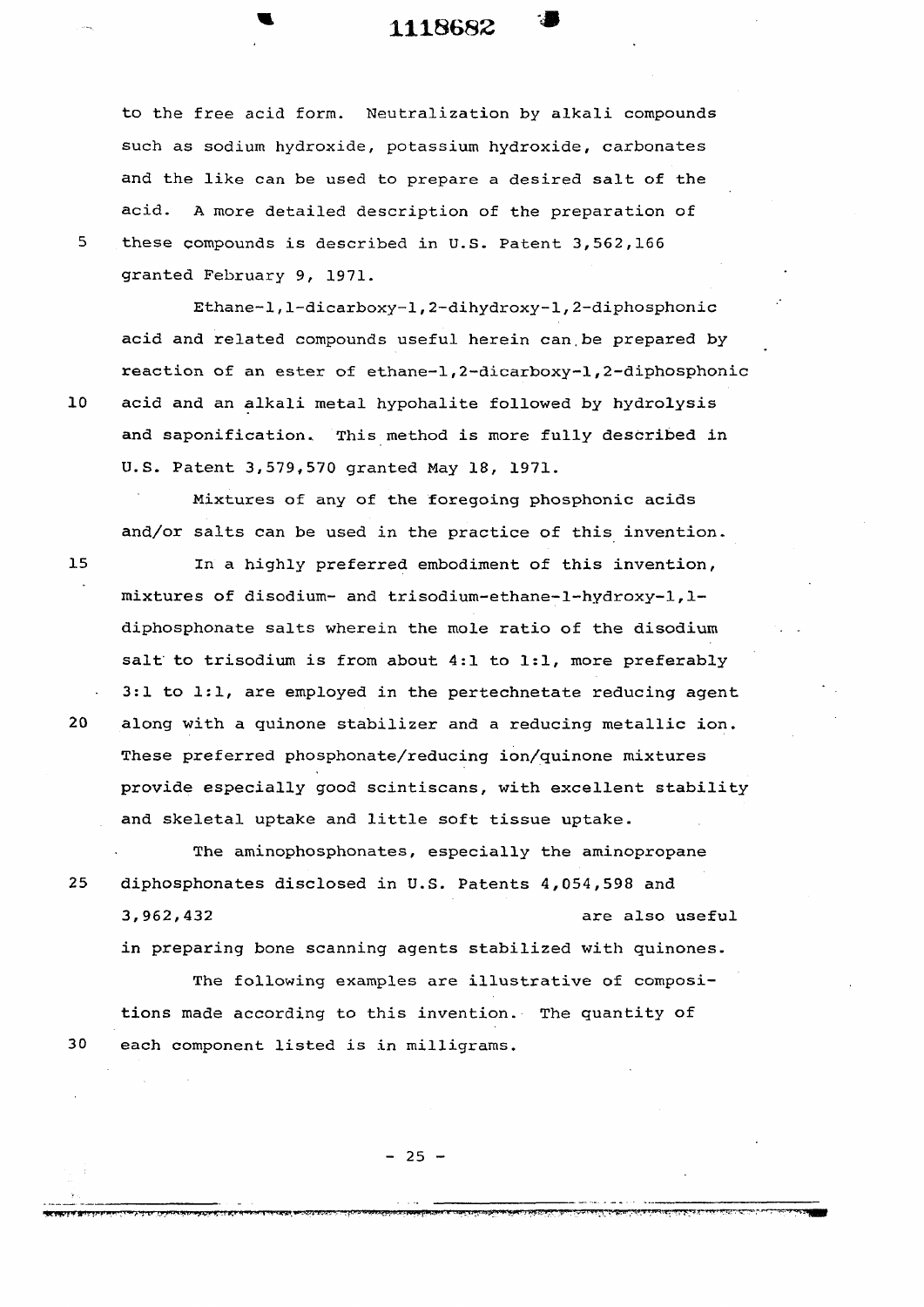|    |    |                                                   |                                    |      |      |      | <b>EXAMPLE</b> |      |            |             |                |      |         |
|----|----|---------------------------------------------------|------------------------------------|------|------|------|----------------|------|------------|-------------|----------------|------|---------|
|    |    | COMPONENT                                         | $\mathbf T$                        | II   | III  | IV   | V              | VI   | <b>IIV</b> | <b>IIIV</b> | IX             | X    |         |
|    |    | Disodium-ethane-1-hydroxy-1,1-<br>diphosphonate   | $\mathcal{A}=\mathcal{A}$ .<br>5.9 |      | 5.9  | 5.9  | 5.9            |      |            |             | $\overline{4}$ | 3    |         |
|    | 5  | Trisodium-ethane-1-hydroxy-1, 1-<br>diphosphonate |                                    | 5.9  |      |      |                |      |            |             | 1.9            |      |         |
|    |    | Disodium-methane-diphosphonate                    |                                    |      |      |      |                |      |            | 5.9         |                |      |         |
|    |    | Trisodium-methane-diphosphonate                   |                                    |      |      |      |                |      | 5.9        |             |                | 2.9  |         |
|    |    | Dichloromethanediphosphonic acid                  |                                    |      |      |      |                | 5.9  |            |             |                |      |         |
|    | 10 | Stannous chloride                                 | 0.16                               | 0.16 |      |      | 0.16           |      | 0.16       |             |                | 0.16 |         |
|    |    | Ferrous sulfate                                   |                                    |      | 0.16 |      |                | 0.16 |            | 0.16        |                |      |         |
| Ō, |    | Chromous chloride                                 |                                    |      |      | 0.16 |                |      |            |             | 0.16           |      |         |
|    |    | Sodium chloride                                   | 27                                 |      | 27   |      | 27             |      | 27         |             | 27             | 27   | 2398371 |
|    |    | Glucose                                           |                                    | 27   |      | 27   |                | 27   |            |             |                |      |         |
|    | 15 | Hydroquinone                                      | 0.1                                | 0.2  | 0.3  | 0.4  | 5.0            | 0.5  | 0.4        | 0.3         | 0.2            | 5.0  |         |
|    |    |                                                   |                                    |      |      |      |                |      |            |             |                |      |         |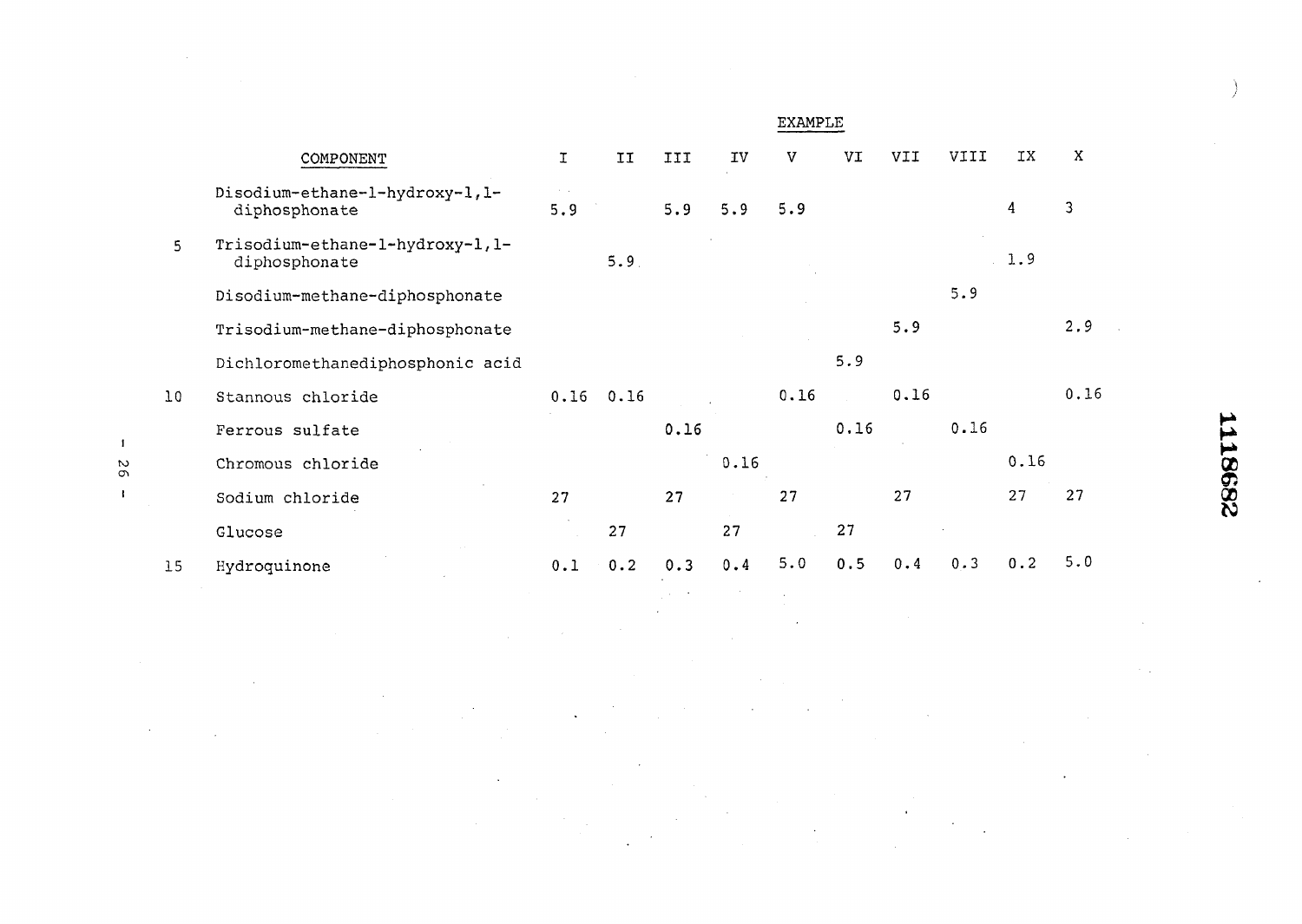**Each of the compositions of Examples I through X, upon addition of about 5 ml. of a pertechnetate-99m solution from a commercial technetium source, and thorough shaking, yields a skeletal scanning agent suitable for intravenous 5 injection into a human patient. The in-use stability of such skeletal scanning agents is more than three hours, which is ample under ordinary hospital conditions. Prefer ably, about 1 ml. of the skeletal scanning solution is used in an adult of about 50-100 kilograms body weight and is** 

**10 injected slowly, over a period of about 30 seconds. Admin istration is preferably done within about three hours of preparation. Kits can, of course, contain multiples or fractions of the above amounts to allow preparation of sufficient agent from a single vial to perform any desired 15 number of scans.** 

**The following example is illustrative of a pertechnetate solution having dissolved therein a quinone stabilizer.** 

#### **EXAMPLE XI**

**A collecting vial containing 0.1 mg. of hydroquinone 20 is placed at the elute orifice of a pertechnetate-99m generator. Saline elute is collected in the vial and completely dissolves the hydroquinone.** 

**Approximately 5 ml. of the pertechnetate solution,**  with dissolved hydroquinone, is added to a pertechnetate **25 reducing agent comprising 5.9 mg. of the sodium salt of ethane-l-hydroxy-1,1-diphosphonic acid and 0.16 mg. of stannous chloride. After thorough shaking, a stable bone scanning agent suitable for intravenous injection into a human patient is prepared.**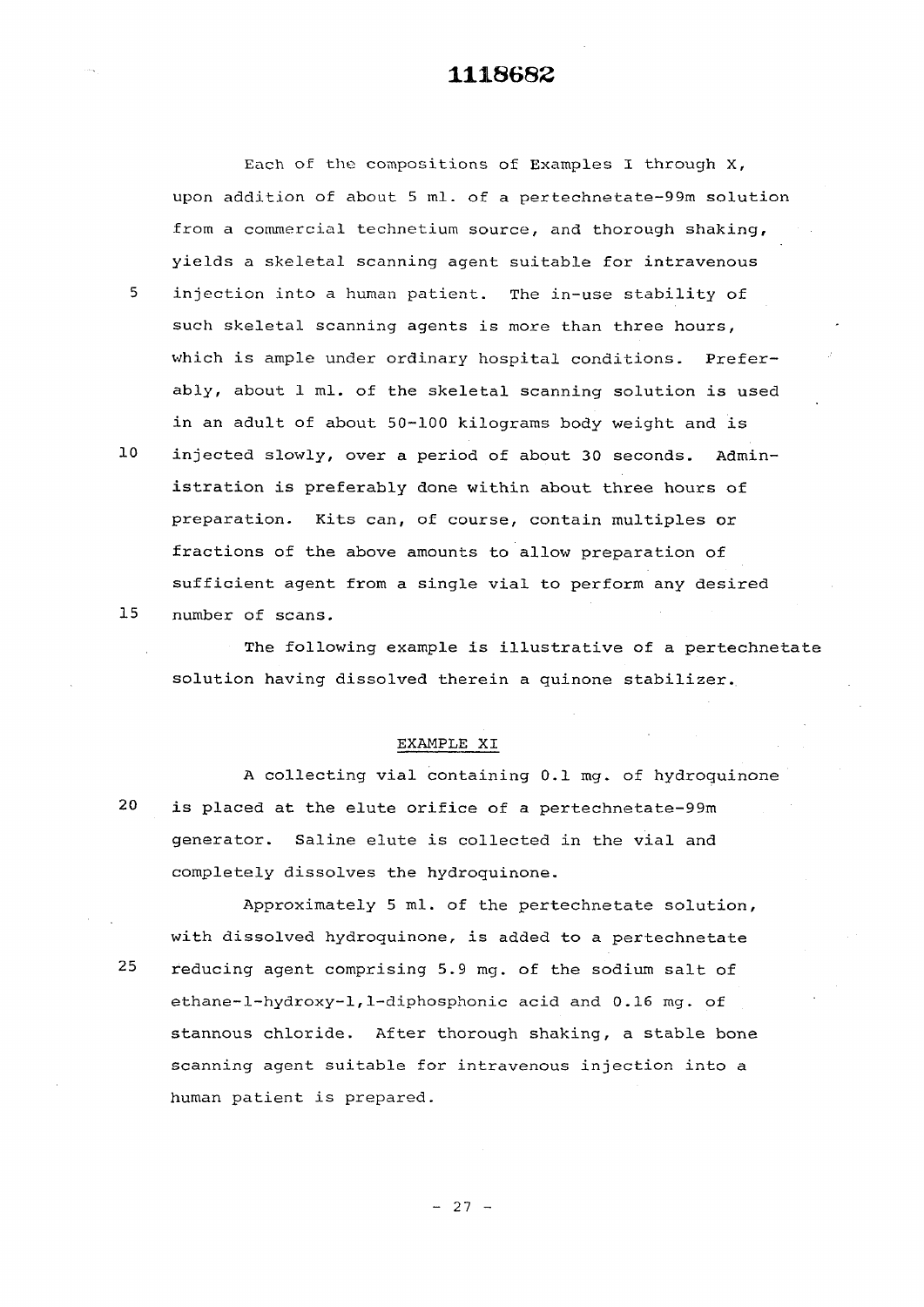The use of methanehydroxydiphosphonate (MHDP) as a highly preferred bone scanning agent which provides exceptionally sharp scintiphotos and excellent lesion detection is described in U.S. Patent No. 4,247,534 of Bevan, issued 5 January 27, 1981, said patent being entitled RADIOGRAPHIC SCANNING AGENT. The following example illustrates the preparation of a freeze-dried product containing MHDP as the bone-seeking agent.

( **1118682 J** 

#### EXAMPLE XII

10 Methanehydroxydiphosphonate, mixture of di-, trisodium salts (2.0 mg), stannous chloride (0.16 mg.), and hydroquinone (0.50 mg. ) are dissolved in 1 ml. of deoxygenated water at room temperature. The aqueous solution is filtered through a"Millipore"\* filter and freeze-dried on a commercial 15 apparatus.

The freeze-dried powder prepared in the foregoing manner is admixed with about 5 ml. of a pertechnetate-99m solution from a commercial source. The freeze-dried powder dissolves readily and a stable skeletal scanning agent 20 suitable for intravenous use is secured.

The foregoing examples have illustrated the use of quinones in the preparation of scanning agents using various phosphonate materials to target bone mineral. Inorganic phosphates are also useful in the manufacture of bone 25 scanning agents and radiodiagnostic products containing inorganic phosphates can also be stabilized with the quinone.

U.S. Patent 4,016,249, of Adler et al., issued April 5, 1977, said patent being entitled "Bone Seeking Technetium 99M Complex", contains a succinct disclosure of the use of inorganic

 $*$ Trademark

 $- 28 -$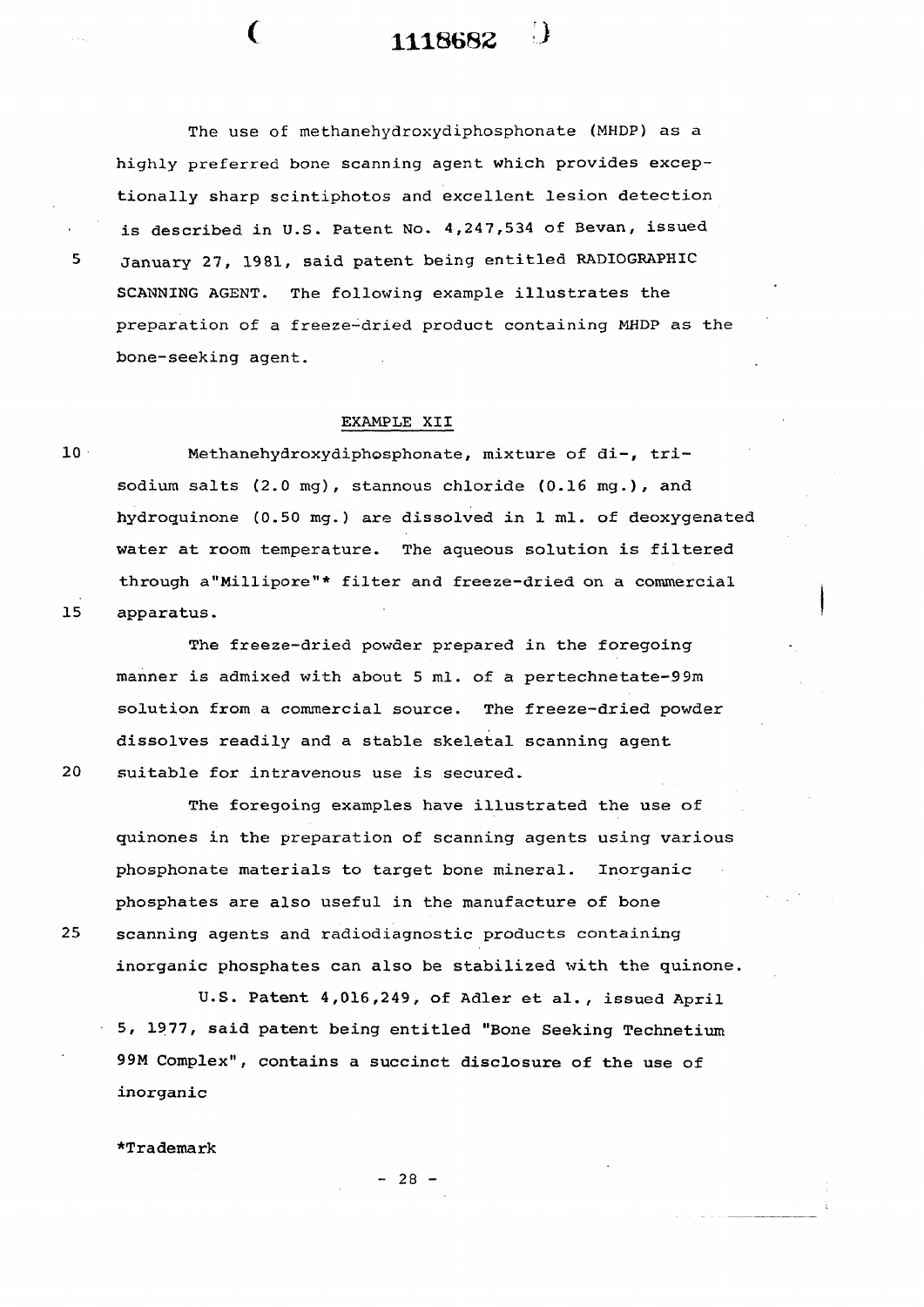phosphates of various types in the manufacture of bone scanning agents. In particular, certain soluble pyrophosphate species having a molecular weight of less than about 300, said pyrophosphate containing no more than about 25%

- 5 branched-chain polyphosphate, are quite useful for bone scanning. As with the organophosphonates, the pyrophosphate is conveniently used by admixture with a reducing salt for pertechnetate, thereby providing a kit. In use, the kit is charged with an aqueous solution of pertechnetate, whereupon
- 10 the heptavalent technetium is reduced to a lower oxidation state, where it combines with the pyrophosphate. When injected into the patient'the pyrophosphate targets bone mineral with the technetium radionuclide, in the manner of the organophosphonates. An example of such a product is as 15 follows.

EXAMPLE XIII

|    | Ingredient                              | Amount (mq.) |
|----|-----------------------------------------|--------------|
|    | Hydroquinone                            | 0.20         |
|    | Stannous chloride                       | 1.30         |
| 20 | Sodium pyrophosphate*                   | 40.0         |
|    | *As disclosed in U.S. Patent 4,016,249. |              |

The composition of Example XIII is prepared by simple admixture of the listed ingredients and used in the manner disclosed above.

25 In an alternate mode, the composition of Example XIII is prepared by dissolving the ingredients in water (20 ml.), sterilizing by filtration and freeze-drying using standard equipment.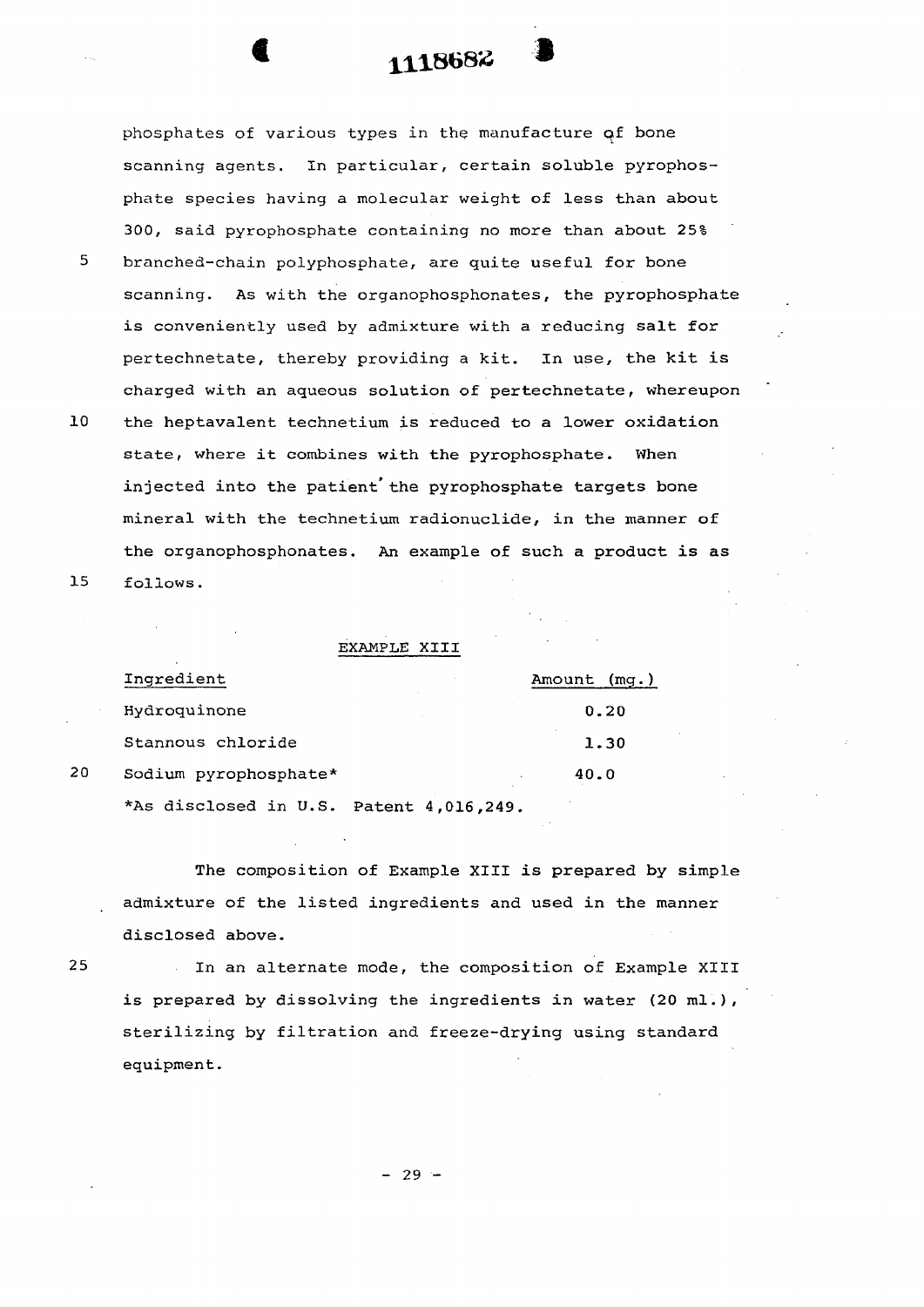Highly preferred, quinone-stabilized bone scanning agents are as follows.

EXAMPLE XIV

| Ingredient<br>$\sim$ | Milligrams/vial |
|----------------------|-----------------|
| EHDP*                | 5.9             |
| SnCl <sub>2</sub>    | 0.16            |
| Hydroquinone         | 0.50            |
| NaCl                 | 26.5            |

5

**\*Mixture of di- and tri-sodium salts of ethane-l-hydroxy-10 1,1-diphosphonic acid.** 

**The ingredients are dry mixed. Five mis. of eluate from a commercial pertechnetate source added to one vial of the composition of Example XIV provides sufficient solution for 5 bone scans.** 

**15 The composition of Example** XIV **is modified by replacing the EHDP with an equal amount of 3-amino-lhydroxypropane-1,1-diphosphonic acid and a stabilized bone imaging agent is secured.** 

**A dry powder mix MHDP scanning agent is as follows:** 

| 20 |                   | EXAMPLE XV      |
|----|-------------------|-----------------|
|    | Ingredient        | Milligrams/vial |
|    | $MHDP*$           | 2.0<br>$\sim$   |
|    | SnCl <sub>2</sub> | 0.16            |
|    | Hydroquinone      | 0.50            |
| 25 | NaCl              | 26.5            |
|    |                   |                 |

**^Mixture of sodium salts of methanehydroxydiphosphonic acid.**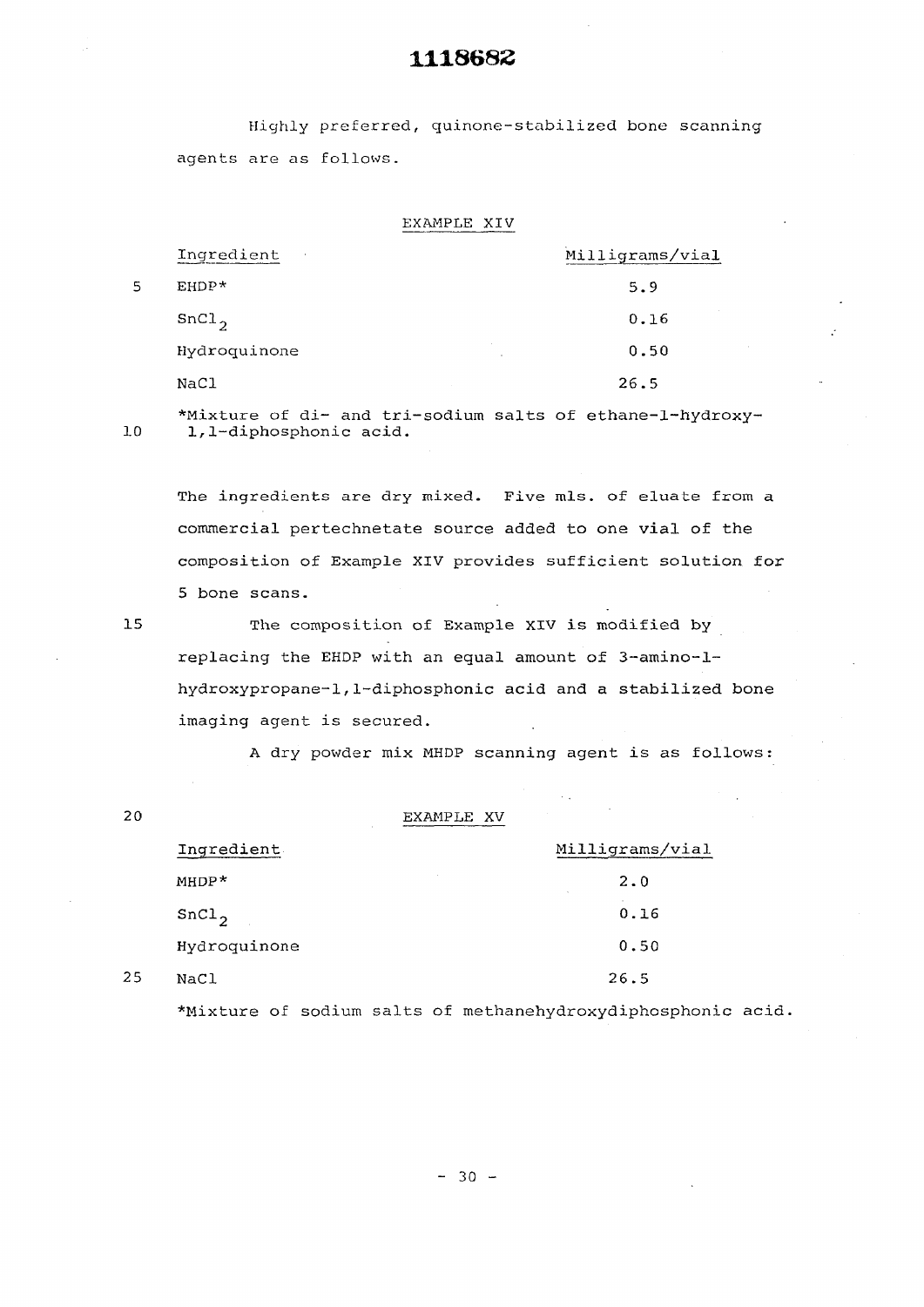**The ingredients are dry mixed. Five mis. of eluate from a commercial pertechnetate source added to one vial of the composition of Example XV provides sufficient solution for 5 bone scans.** 

#### 5 EXAMPLE XVI

**Ethane-l-hydroxy-1,1-diphosphonate, mixture of di~, and trisodium salts (5.9 mg.), stannous chloride (0.16 mg.), and hydroquinone (0.50 mg.) are dissolved in 1 ml. of deoxygenated water at room temperature. The aqueous solution is filtered**  10 **through a millipore filter and freeze-dried on a commercial apparatus.** 

**The freeze-dried powder prepared in the foregoing manner is admixed with about 5 ml. of a pertechnetate-9 9m solution from a commercial source. The freeze-dried powder 15 dissolves readily and a stable skeletal scanning agent suitable for intravenous use is secured.** 

**As can be seen from the foregoing, quinone stabilizers provide excellent storage stability and in—use stability for**  99m<sub>TC</sub>-based scanning agents. When an organ-specific carrier

such as an organophosphonate or inorganic phosphate is used in such compositions in the manner disclosed, it is preferred that the weight ratio of quinone: carrier be in the range of from about 10:1 to about 1:30, preferably 1:1 to about 1:20, most preferably from about 1:5 to about 1:12.

As disclosed in the art, the weight ratio of reducing agent: carrier in such compositions is generally in the range 1:50 to about 1:20, although this ratio can vary with the type of organ-specific carrier being used. The quinone stabilizer does not appreciably alter these ratios.

20

25

30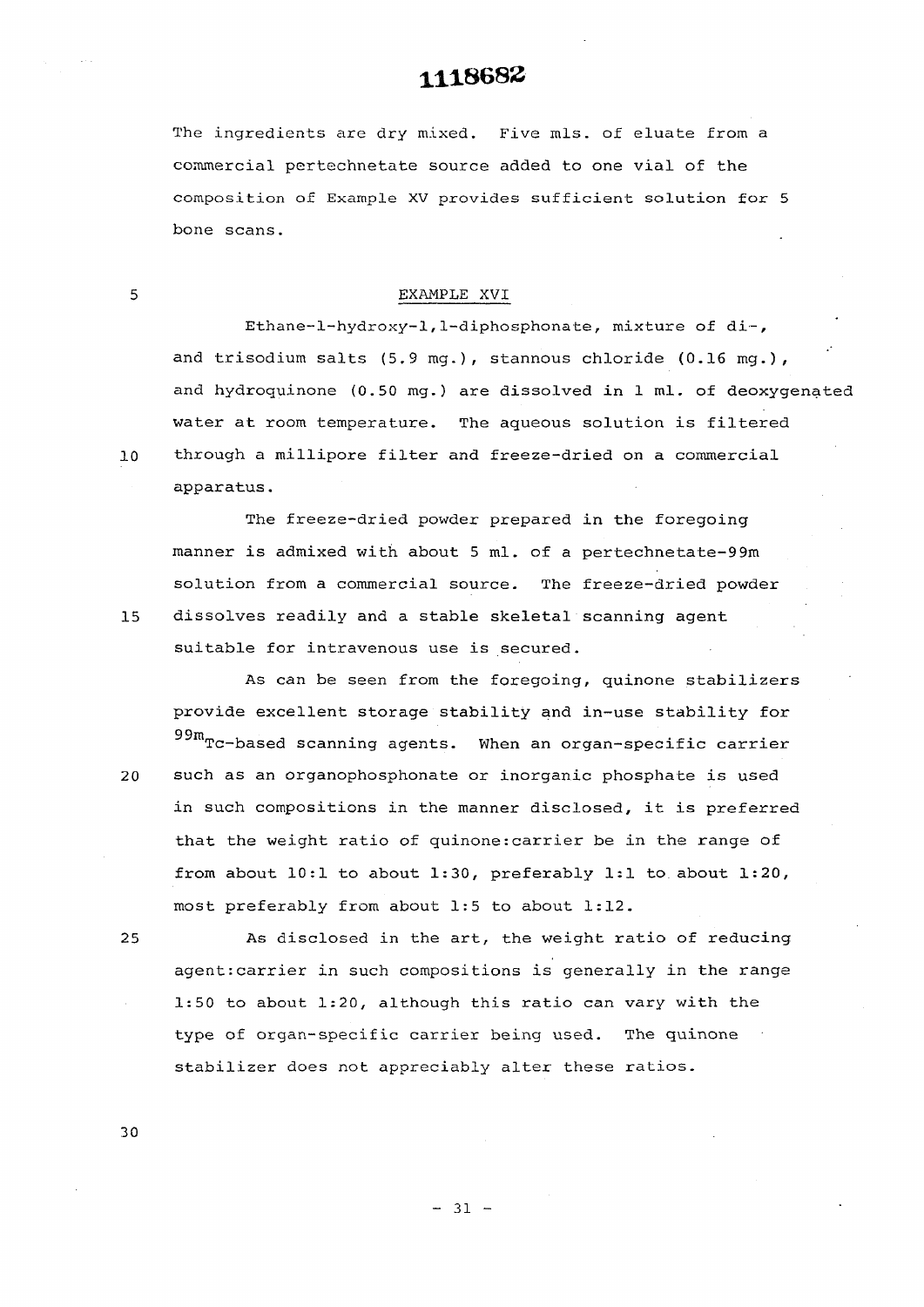**The embodiments of the invention in which an exclusive property or privilege is claimed are defined as follows:** 

**1. A stable composition, useful in the preparation of technetium-99m-based radiographic scanning agents, comprising: a pertechnetate reducing agent; and a stabilizing amount of a quinone stabilizer selected from hydroquinone and quinonoid species thereof.** 

5

**2. A composition according to Claim 1, comprising a weight ratio of guinone stabilizer to reducing agent in the range of about 30:1 to about 1:30.** 

**3. A composition according to Claim 2, wherein the ratio of stabilizer to reducing agent is in the range of from about 10:1 to about 1:1.** 

**4. A composition according to Claim 1, wherein the pertechnetate reducing agent is selected from the group consisting of the soluble stannous, chromous, titanous and ferrous salts.** 

**5. A composition according to Claim 4 wherein the pertechnetate reducing agent is selected from the group consisting of stannous chloride, chromous chloride and ferrous sulfate.** 

**6. A composition according to Claim 1 wherein the reducing agent is stannous chloride and the weight ratio of quinone : SnC ^ is about 5:1 to about 1:1.** 

**7. A composition according to Claim 1, additionally comprising an organ-specific carrier.** 

 $- 32 -$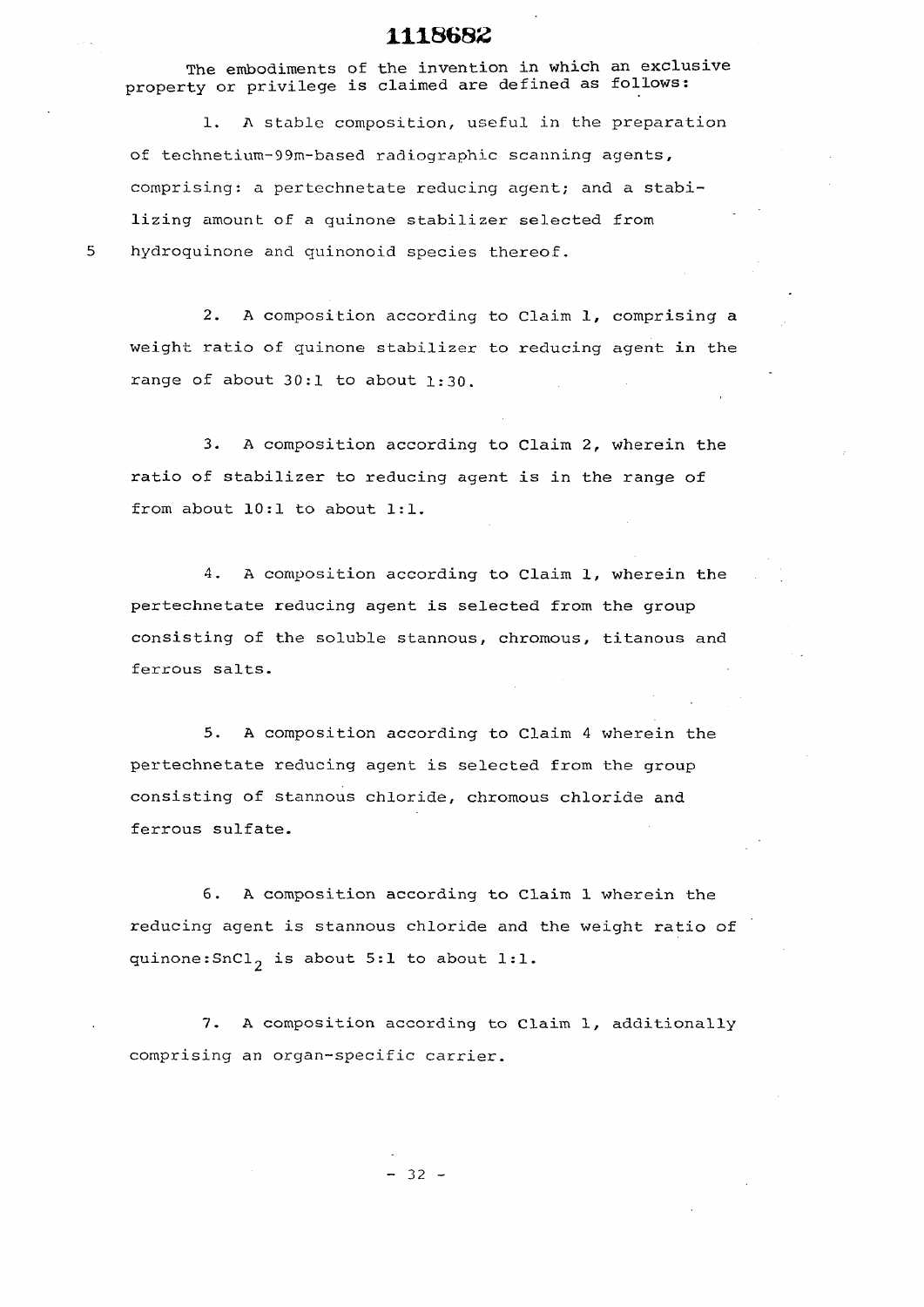**8. A composition according to Claim 7 wherein the organ-specific carrier is an organophosphonate.** 

**9. A composition according to Claim 8 wherein the organophosphonate is selected from the group consisting of ethane-l-hydroxy-1,1-diphosphonic acid, methanediphosphonic acid, dichloromethanediphosphonic acid, methanehydroxy-5 diphosphonic acid, and the soluble salts and esters thereof.** 

**10. A composition according to Claim 9 wherein the pertechnetate reducing agent is stannous chloride, the organ-specific carrier is a sodium salt form of ethane-lhydroxy-1 ,1-diphosphonic acid, and the quinone stabilizer is 5 hydroquinone.** 

**11. A composition according to Claim 9 wherein the pertechnetate reducing agent is stannous chloride, the organ-specific carrier is a sodium salt form of methanediphosphonic acid, and the quinone stabilizer is hydro-5 quinone.** 

**12. A composition according to Claim 9 wherein the pertechnetate reducing agent is stannous chloride, the organ-specific carrier is a sodium salt form of dichloromethanediphosphonic acid, and the quinone stabilizer is 5 hydroquinone.** 

**13. A composition according to Claim 9 wherein the pertechnetate reducing agent is stannous chloride, the** 

 $- 33 -$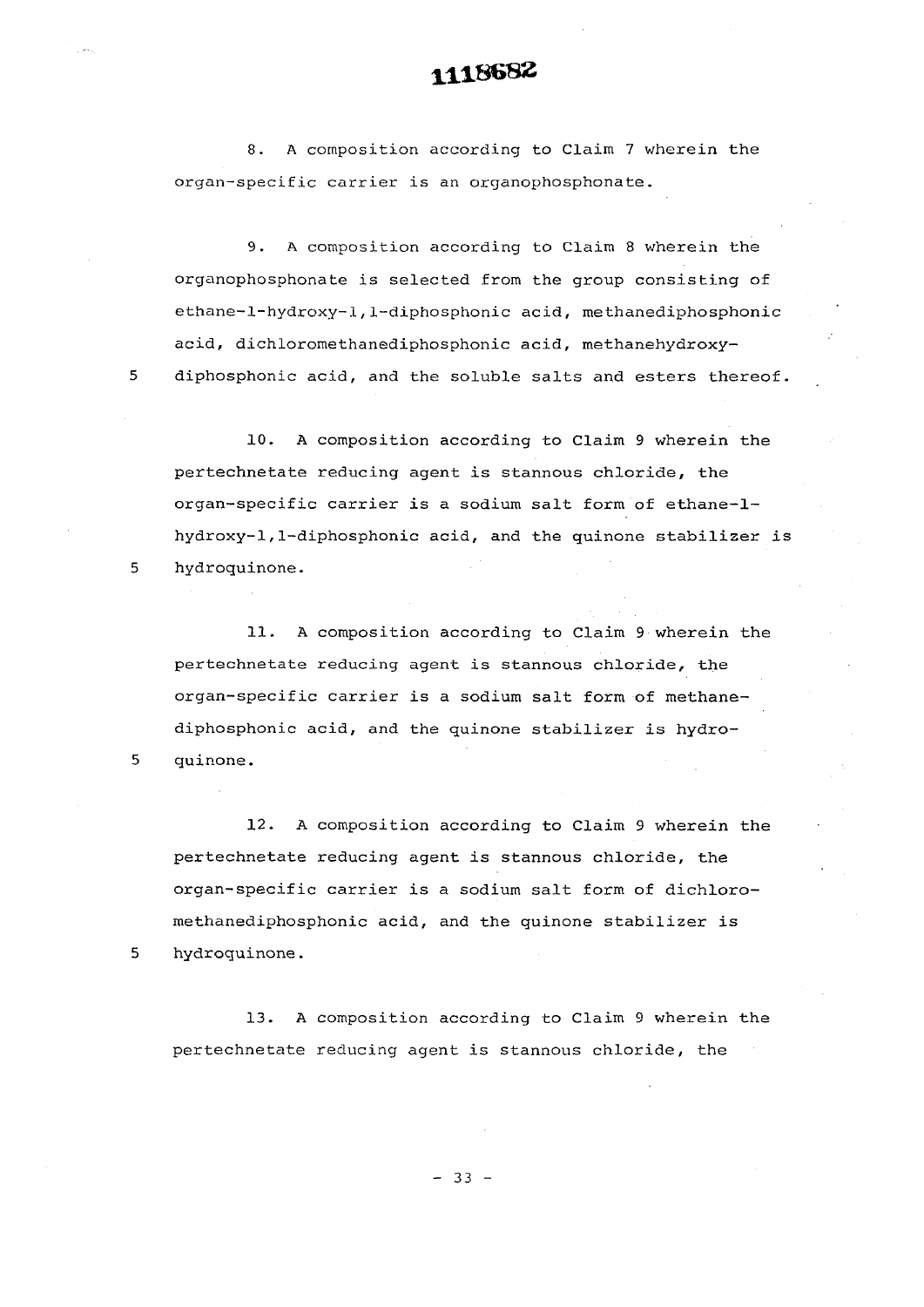**organ-specific carrier is a sodium salt form of methanehydroxydiphosphonic acid, and the guinone stabilizer is hydroquinone.** 

5

 $\overline{5}$ 

**14. A composition according to Claim 8 wherein the organophosphonate is a 3-aminopropane-l-hydroxy-l,1-diphosphonate.** 

**15. A composition according to Claim 7 wherein the organ-specific carrier is a water-soluble inorganic phosphate.** 

**16. A composition according to Claim 15 wherein the inorganic phosphate is a sodium pyrophosphate.** 

**17. A composition useful in the preparation of technetium-99m-based radiographic scanning agents, comprising: an oxidized pertechnetate solution having dissolved there in a stabilizing amount of a quinone stabilizer selected from hydroquinone or a quinonoid species thereof.** 

**18. A composition according to Claim 17, comprising an oxidized pertechnetate solution having dissolved therein no more than about 0.1% by weight of a quinone stabilizer.** 

**19. A composition according to Claim 18, comprising an oxidized pertechnetate solution having dissolved therein no more than about 0.1%, by weight, of hydroquinone or quinonoid species thereof.** 

 $-34 -$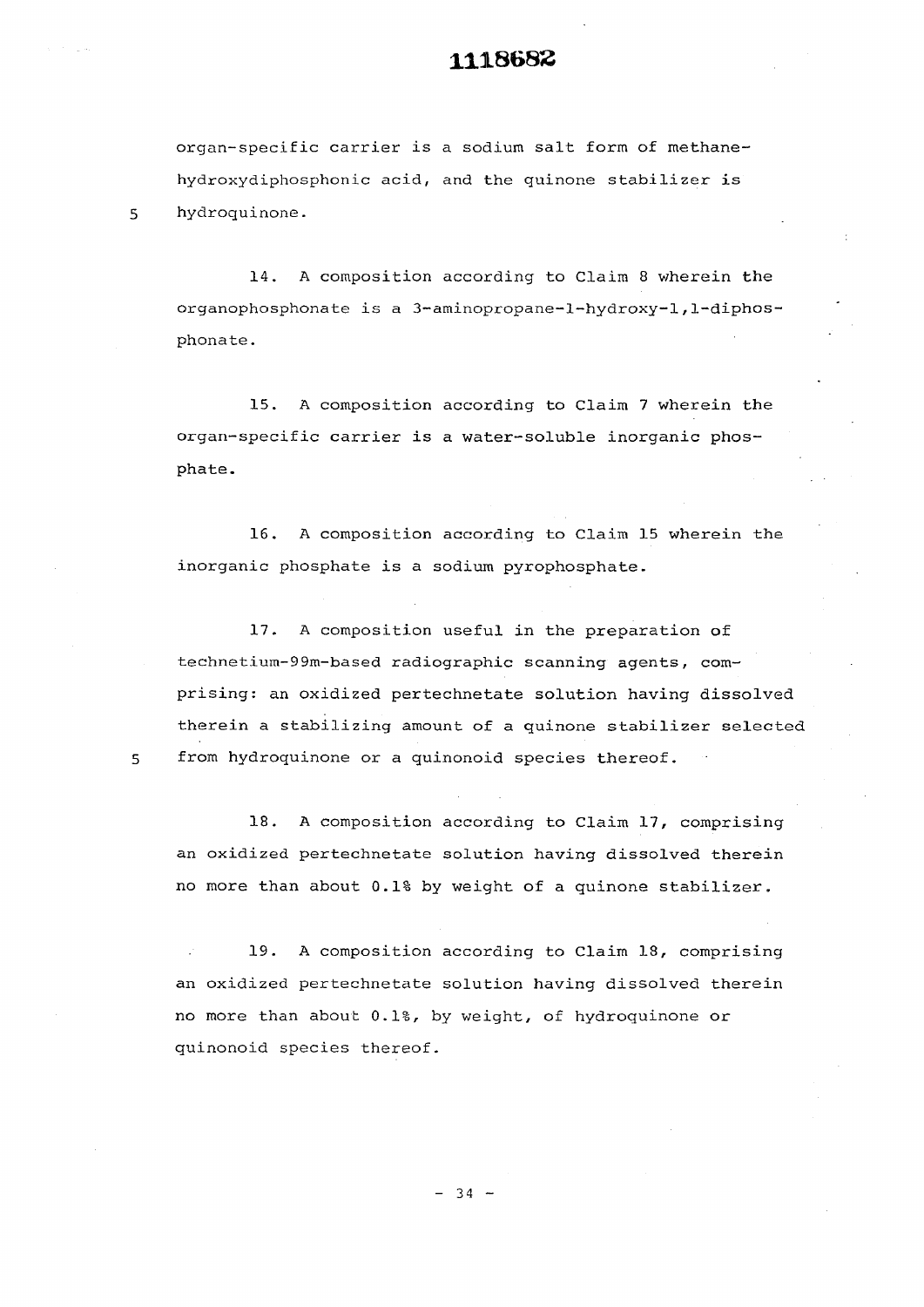**20. A method of preparing a stabilized technetium-99m-based scanning agent, comprising codissolving a stabilizing amount of a quinone stabilizer selected from hydroquinone or a quinonoid species thereof with an aqueous solution of radioactive technetium in the +3, +4 or +5 valence state.** 

5

**21. A method according to Claim 20 wherein an organseeking carrier is included in the solution.**